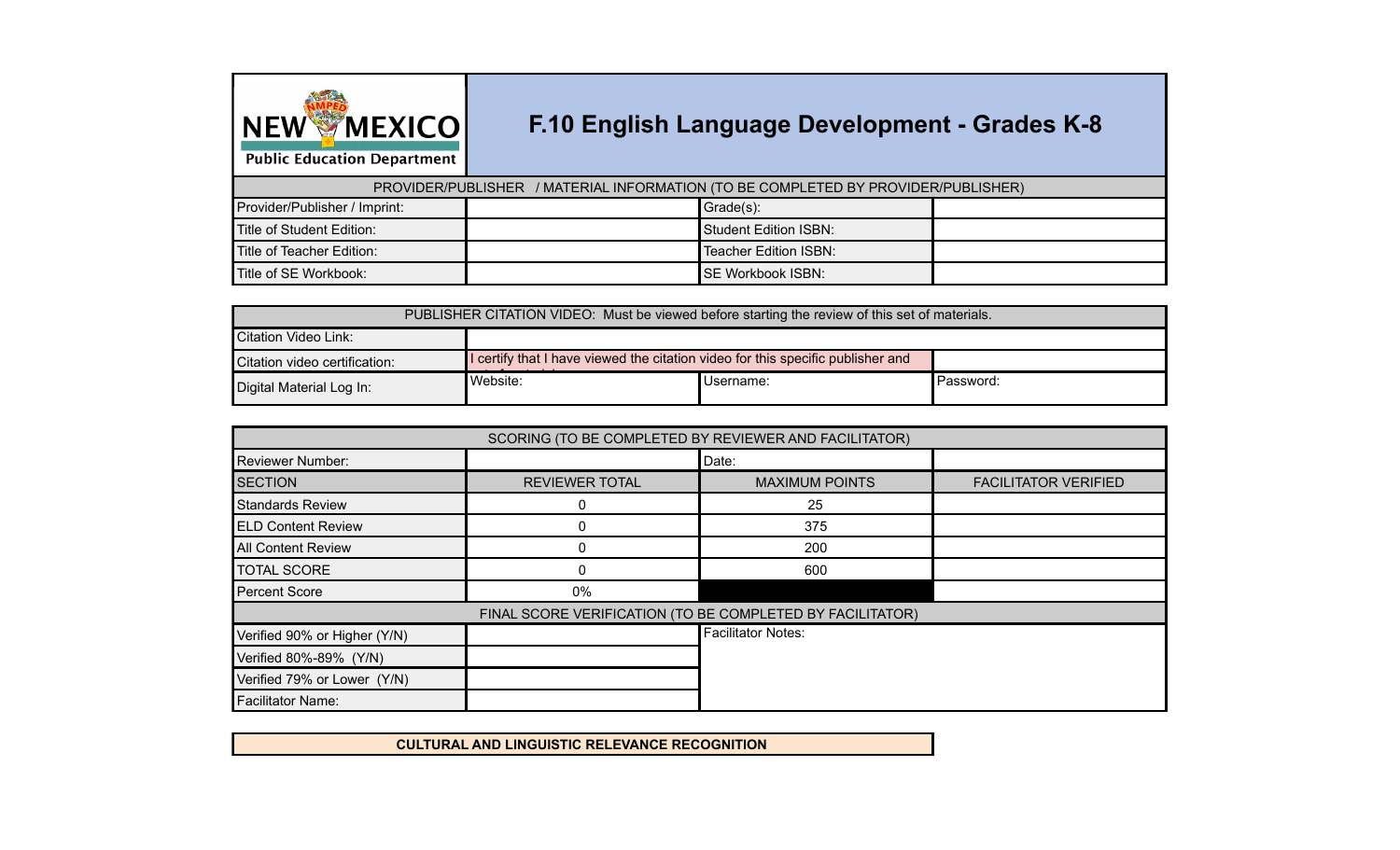| <b>REVIEW TOTAL</b>          | <b>MAXIMUM POINTS</b>                                   | <b>PERCENT SCORE</b>      |  |  |  |  |  |  |  |
|------------------------------|---------------------------------------------------------|---------------------------|--|--|--|--|--|--|--|
|                              | 75                                                      | 0%                        |  |  |  |  |  |  |  |
|                              | CLR SCORE VERIFICATION (TO BE COMPLETED BY FACILITATOR) |                           |  |  |  |  |  |  |  |
| Verified 90% or Higher (Y/N) |                                                         | <b>Facilitator Notes:</b> |  |  |  |  |  |  |  |
| <b>Facilitator Name:</b>     |                                                         |                           |  |  |  |  |  |  |  |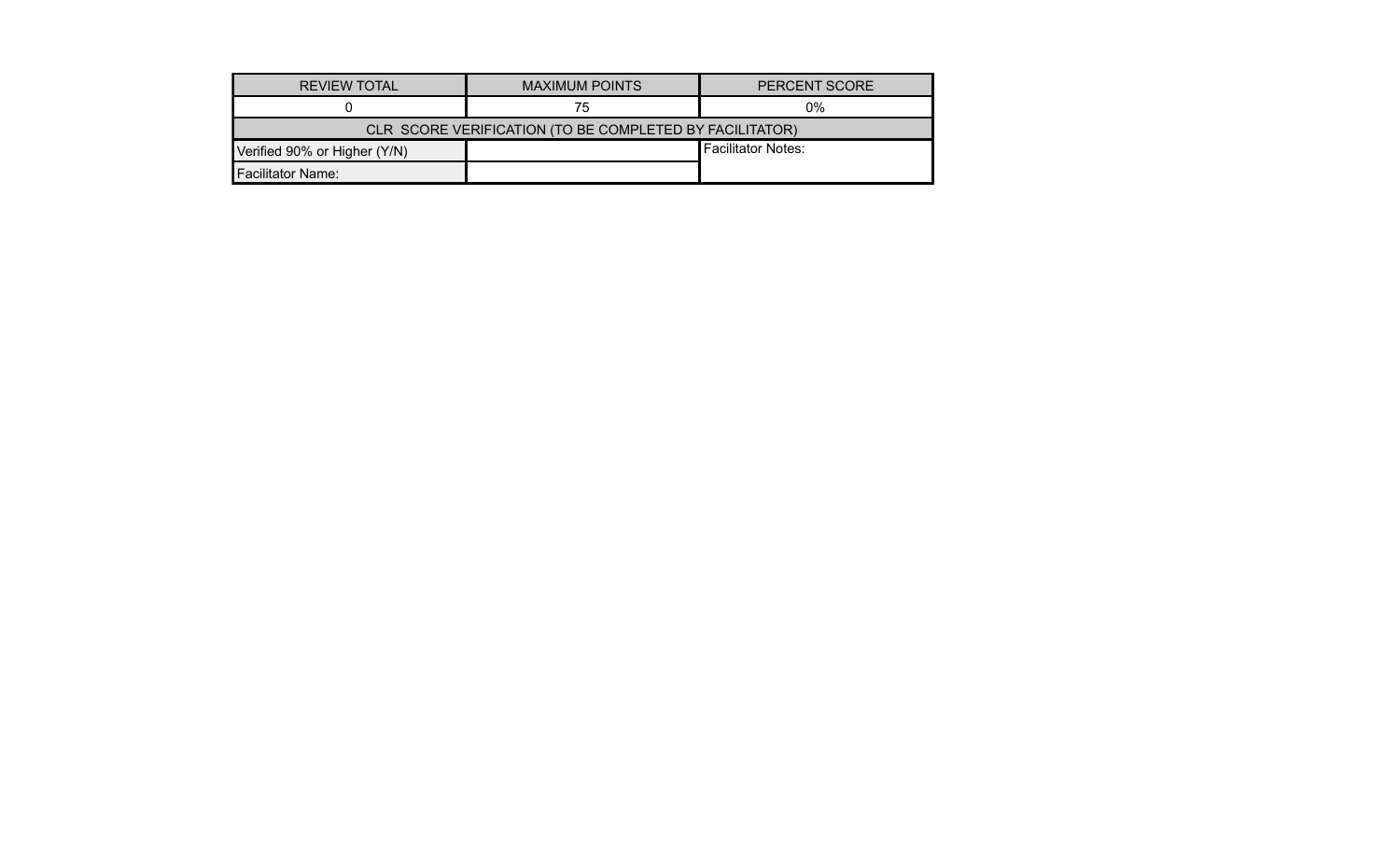| Section 1: Standards Review: English Language Development<br><b>PROVIDER/PUBLISHER INSTRUCTIONS:</b><br>• Provider/Publisher citations for this section will refer to the Teacher Edition only. The cited Teacher Edition should coincide with what is entered on the Form F cover page, whether in print, online, or both. The<br>review set submitted to the summer review institute should also coincide with what is cited on the Form F. If the review set is an online platform only, then that is what should be cited on the Form F and submitted<br>for review by the review teams.<br>Column D: Enter one citation in Column D from the Teacher Edition. Each citation should direct the reviewer to a specific location in the materials that best meets the standard. The citations should be concise and<br>should allow the reviewer to easily determine that all components of the standard have been met. Each citation should cover no more than 3 pages. Any cells grayed out do not require a citation.<br>• The material will be scored for alignment with each standard as "Meets expectations," "Partially meets expectations," or "Does not meet expectations."<br>o NOTE: You may not use a citation more than once across ALL sections of the rubric.<br>Columns D-G: The provider/publisher will provide a citation from the Teacher Edition<br>Columns H-K: Using the Student Edition, Student Workbook, or other student-facing<br>(print and/or digital) for the standard. Review the cited material and score the material<br>materials, provide a citation in Column H from the student materials that best meets<br>by determining the degree to which it meets the standard:<br>the standard and addresses all components of the standard. Review the cited<br>$o$ M = Meets the standard<br>material, score the material by determining the degree to which it meets the<br>o P = Partially meets the standard<br>standard, and provide evidence to support your determination:<br>$o$ M = Meets the standard<br>$o D = Does not meet the standard$<br><b>Reviewer directions for</b><br>Evidence for each publisher citation is required if you score the materials with a D.<br>$o P$ = Partially meets the standard<br><b>English Language Development Standards</b><br>For your evidence for each standard that scores a D, choose one of the options from<br>$o D = Does not meet the standard$<br><b>Review:</b><br>the dropdown menu in Column G. If the reason for scoring the materials with a D<br>o Any cells grayed out do not require a citation or evidence. The<br>score cells in those rows will automatically populate.<br>is not one of the dropdown options, enter your own evidence statement in the cell in<br>Column G.<br>o Each citation cell, score cell, and evidence cell will turn green as<br>o Any cells grayed out do not require a citation or evidence.<br>you score the materials.<br>The score cells in those rows will automatically populate.<br>o Each score cell will turn green as you score the materials.<br><b>Provider/Publisher Citation from</b><br>Reviewer's Evidence for<br><b>Reviewer Citation from Student</b><br>Comments, other citations, or<br>Criteria # Standard<br>F.10 Grades K-8 English Language Development<br>Score<br><b>Reviewer's Evidence</b><br>Score<br><b>Teacher Edition</b><br><b>Publisher Citation</b><br>Edition/Workbook<br>feedback<br>English Language Development Standards Grades K-8<br>English language learners communicate for Social<br>ELD <sub>1</sub><br>and <b>Instructional</b> purposes within the school setting.<br>English language learners communicate information,<br>ELD <sub>2</sub><br>$\overline{2}$<br>ideas and concepts necessary for academic success<br>in the content area of Language Arts.<br>English language learners communicate information,<br>ELD <sub>3</sub><br>ideas and concepts necessary for academic success<br>-3<br>In the content area of <b>Mathematics</b> .<br>English language learners communicate information,<br>ELD <sub>4</sub><br>ideas and concepts necessary for academic success<br>In the content area of Science.<br>English language learners communicate information,<br>ideas and concepts necessary for academic success<br>ELD <sub>5</sub><br>-5<br>in the content area of Social Studies. |  |  |  |  |  |  |  |  |  |  |
|---------------------------------------------------------------------------------------------------------------------------------------------------------------------------------------------------------------------------------------------------------------------------------------------------------------------------------------------------------------------------------------------------------------------------------------------------------------------------------------------------------------------------------------------------------------------------------------------------------------------------------------------------------------------------------------------------------------------------------------------------------------------------------------------------------------------------------------------------------------------------------------------------------------------------------------------------------------------------------------------------------------------------------------------------------------------------------------------------------------------------------------------------------------------------------------------------------------------------------------------------------------------------------------------------------------------------------------------------------------------------------------------------------------------------------------------------------------------------------------------------------------------------------------------------------------------------------------------------------------------------------------------------------------------------------------------------------------------------------------------------------------------------------------------------------------------------------------------------------------------------------------------------------------------------------------------------------------------------------------------------------------------------------------------------------------------------------------------------------------------------------------------------------------------------------------------------------------------------------------------------------------------------------------------------------------------------------------------------------------------------------------------------------------------------------------------------------------------------------------------------------------------------------------------------------------------------------------------------------------------------------------------------------------------------------------------------------------------------------------------------------------------------------------------------------------------------------------------------------------------------------------------------------------------------------------------------------------------------------------------------------------------------------------------------------------------------------------------------------------------------------------------------------------------------------------------------------------------------------------------------------------------------------------------------------------------------------------------------------------------------------------------------------------------------------------------------------------------------------------------------------------------------------------------------------------------------------------------------------------------------------------------------------------------------------------------------------------------------------------------------------------------------------------------------------------------------------------------------------------------------------------------------------------------------------------------------------------------------------------------------------------------------------------------------------------------------------------------------------------------------------------------------------------------------------------------------------------------------------------------------------------------------------------------------------------------------------------------------------------------------------|--|--|--|--|--|--|--|--|--|--|
|                                                                                                                                                                                                                                                                                                                                                                                                                                                                                                                                                                                                                                                                                                                                                                                                                                                                                                                                                                                                                                                                                                                                                                                                                                                                                                                                                                                                                                                                                                                                                                                                                                                                                                                                                                                                                                                                                                                                                                                                                                                                                                                                                                                                                                                                                                                                                                                                                                                                                                                                                                                                                                                                                                                                                                                                                                                                                                                                                                                                                                                                                                                                                                                                                                                                                                                                                                                                                                                                                                                                                                                                                                                                                                                                                                                                                                                                                                                                                                                                                                                                                                                                                                                                                                                                                                                                                                                 |  |  |  |  |  |  |  |  |  |  |
|                                                                                                                                                                                                                                                                                                                                                                                                                                                                                                                                                                                                                                                                                                                                                                                                                                                                                                                                                                                                                                                                                                                                                                                                                                                                                                                                                                                                                                                                                                                                                                                                                                                                                                                                                                                                                                                                                                                                                                                                                                                                                                                                                                                                                                                                                                                                                                                                                                                                                                                                                                                                                                                                                                                                                                                                                                                                                                                                                                                                                                                                                                                                                                                                                                                                                                                                                                                                                                                                                                                                                                                                                                                                                                                                                                                                                                                                                                                                                                                                                                                                                                                                                                                                                                                                                                                                                                                 |  |  |  |  |  |  |  |  |  |  |
|                                                                                                                                                                                                                                                                                                                                                                                                                                                                                                                                                                                                                                                                                                                                                                                                                                                                                                                                                                                                                                                                                                                                                                                                                                                                                                                                                                                                                                                                                                                                                                                                                                                                                                                                                                                                                                                                                                                                                                                                                                                                                                                                                                                                                                                                                                                                                                                                                                                                                                                                                                                                                                                                                                                                                                                                                                                                                                                                                                                                                                                                                                                                                                                                                                                                                                                                                                                                                                                                                                                                                                                                                                                                                                                                                                                                                                                                                                                                                                                                                                                                                                                                                                                                                                                                                                                                                                                 |  |  |  |  |  |  |  |  |  |  |
|                                                                                                                                                                                                                                                                                                                                                                                                                                                                                                                                                                                                                                                                                                                                                                                                                                                                                                                                                                                                                                                                                                                                                                                                                                                                                                                                                                                                                                                                                                                                                                                                                                                                                                                                                                                                                                                                                                                                                                                                                                                                                                                                                                                                                                                                                                                                                                                                                                                                                                                                                                                                                                                                                                                                                                                                                                                                                                                                                                                                                                                                                                                                                                                                                                                                                                                                                                                                                                                                                                                                                                                                                                                                                                                                                                                                                                                                                                                                                                                                                                                                                                                                                                                                                                                                                                                                                                                 |  |  |  |  |  |  |  |  |  |  |
|                                                                                                                                                                                                                                                                                                                                                                                                                                                                                                                                                                                                                                                                                                                                                                                                                                                                                                                                                                                                                                                                                                                                                                                                                                                                                                                                                                                                                                                                                                                                                                                                                                                                                                                                                                                                                                                                                                                                                                                                                                                                                                                                                                                                                                                                                                                                                                                                                                                                                                                                                                                                                                                                                                                                                                                                                                                                                                                                                                                                                                                                                                                                                                                                                                                                                                                                                                                                                                                                                                                                                                                                                                                                                                                                                                                                                                                                                                                                                                                                                                                                                                                                                                                                                                                                                                                                                                                 |  |  |  |  |  |  |  |  |  |  |
|                                                                                                                                                                                                                                                                                                                                                                                                                                                                                                                                                                                                                                                                                                                                                                                                                                                                                                                                                                                                                                                                                                                                                                                                                                                                                                                                                                                                                                                                                                                                                                                                                                                                                                                                                                                                                                                                                                                                                                                                                                                                                                                                                                                                                                                                                                                                                                                                                                                                                                                                                                                                                                                                                                                                                                                                                                                                                                                                                                                                                                                                                                                                                                                                                                                                                                                                                                                                                                                                                                                                                                                                                                                                                                                                                                                                                                                                                                                                                                                                                                                                                                                                                                                                                                                                                                                                                                                 |  |  |  |  |  |  |  |  |  |  |
|                                                                                                                                                                                                                                                                                                                                                                                                                                                                                                                                                                                                                                                                                                                                                                                                                                                                                                                                                                                                                                                                                                                                                                                                                                                                                                                                                                                                                                                                                                                                                                                                                                                                                                                                                                                                                                                                                                                                                                                                                                                                                                                                                                                                                                                                                                                                                                                                                                                                                                                                                                                                                                                                                                                                                                                                                                                                                                                                                                                                                                                                                                                                                                                                                                                                                                                                                                                                                                                                                                                                                                                                                                                                                                                                                                                                                                                                                                                                                                                                                                                                                                                                                                                                                                                                                                                                                                                 |  |  |  |  |  |  |  |  |  |  |
|                                                                                                                                                                                                                                                                                                                                                                                                                                                                                                                                                                                                                                                                                                                                                                                                                                                                                                                                                                                                                                                                                                                                                                                                                                                                                                                                                                                                                                                                                                                                                                                                                                                                                                                                                                                                                                                                                                                                                                                                                                                                                                                                                                                                                                                                                                                                                                                                                                                                                                                                                                                                                                                                                                                                                                                                                                                                                                                                                                                                                                                                                                                                                                                                                                                                                                                                                                                                                                                                                                                                                                                                                                                                                                                                                                                                                                                                                                                                                                                                                                                                                                                                                                                                                                                                                                                                                                                 |  |  |  |  |  |  |  |  |  |  |
|                                                                                                                                                                                                                                                                                                                                                                                                                                                                                                                                                                                                                                                                                                                                                                                                                                                                                                                                                                                                                                                                                                                                                                                                                                                                                                                                                                                                                                                                                                                                                                                                                                                                                                                                                                                                                                                                                                                                                                                                                                                                                                                                                                                                                                                                                                                                                                                                                                                                                                                                                                                                                                                                                                                                                                                                                                                                                                                                                                                                                                                                                                                                                                                                                                                                                                                                                                                                                                                                                                                                                                                                                                                                                                                                                                                                                                                                                                                                                                                                                                                                                                                                                                                                                                                                                                                                                                                 |  |  |  |  |  |  |  |  |  |  |
|                                                                                                                                                                                                                                                                                                                                                                                                                                                                                                                                                                                                                                                                                                                                                                                                                                                                                                                                                                                                                                                                                                                                                                                                                                                                                                                                                                                                                                                                                                                                                                                                                                                                                                                                                                                                                                                                                                                                                                                                                                                                                                                                                                                                                                                                                                                                                                                                                                                                                                                                                                                                                                                                                                                                                                                                                                                                                                                                                                                                                                                                                                                                                                                                                                                                                                                                                                                                                                                                                                                                                                                                                                                                                                                                                                                                                                                                                                                                                                                                                                                                                                                                                                                                                                                                                                                                                                                 |  |  |  |  |  |  |  |  |  |  |
|                                                                                                                                                                                                                                                                                                                                                                                                                                                                                                                                                                                                                                                                                                                                                                                                                                                                                                                                                                                                                                                                                                                                                                                                                                                                                                                                                                                                                                                                                                                                                                                                                                                                                                                                                                                                                                                                                                                                                                                                                                                                                                                                                                                                                                                                                                                                                                                                                                                                                                                                                                                                                                                                                                                                                                                                                                                                                                                                                                                                                                                                                                                                                                                                                                                                                                                                                                                                                                                                                                                                                                                                                                                                                                                                                                                                                                                                                                                                                                                                                                                                                                                                                                                                                                                                                                                                                                                 |  |  |  |  |  |  |  |  |  |  |
|                                                                                                                                                                                                                                                                                                                                                                                                                                                                                                                                                                                                                                                                                                                                                                                                                                                                                                                                                                                                                                                                                                                                                                                                                                                                                                                                                                                                                                                                                                                                                                                                                                                                                                                                                                                                                                                                                                                                                                                                                                                                                                                                                                                                                                                                                                                                                                                                                                                                                                                                                                                                                                                                                                                                                                                                                                                                                                                                                                                                                                                                                                                                                                                                                                                                                                                                                                                                                                                                                                                                                                                                                                                                                                                                                                                                                                                                                                                                                                                                                                                                                                                                                                                                                                                                                                                                                                                 |  |  |  |  |  |  |  |  |  |  |
|                                                                                                                                                                                                                                                                                                                                                                                                                                                                                                                                                                                                                                                                                                                                                                                                                                                                                                                                                                                                                                                                                                                                                                                                                                                                                                                                                                                                                                                                                                                                                                                                                                                                                                                                                                                                                                                                                                                                                                                                                                                                                                                                                                                                                                                                                                                                                                                                                                                                                                                                                                                                                                                                                                                                                                                                                                                                                                                                                                                                                                                                                                                                                                                                                                                                                                                                                                                                                                                                                                                                                                                                                                                                                                                                                                                                                                                                                                                                                                                                                                                                                                                                                                                                                                                                                                                                                                                 |  |  |  |  |  |  |  |  |  |  |
|                                                                                                                                                                                                                                                                                                                                                                                                                                                                                                                                                                                                                                                                                                                                                                                                                                                                                                                                                                                                                                                                                                                                                                                                                                                                                                                                                                                                                                                                                                                                                                                                                                                                                                                                                                                                                                                                                                                                                                                                                                                                                                                                                                                                                                                                                                                                                                                                                                                                                                                                                                                                                                                                                                                                                                                                                                                                                                                                                                                                                                                                                                                                                                                                                                                                                                                                                                                                                                                                                                                                                                                                                                                                                                                                                                                                                                                                                                                                                                                                                                                                                                                                                                                                                                                                                                                                                                                 |  |  |  |  |  |  |  |  |  |  |
|                                                                                                                                                                                                                                                                                                                                                                                                                                                                                                                                                                                                                                                                                                                                                                                                                                                                                                                                                                                                                                                                                                                                                                                                                                                                                                                                                                                                                                                                                                                                                                                                                                                                                                                                                                                                                                                                                                                                                                                                                                                                                                                                                                                                                                                                                                                                                                                                                                                                                                                                                                                                                                                                                                                                                                                                                                                                                                                                                                                                                                                                                                                                                                                                                                                                                                                                                                                                                                                                                                                                                                                                                                                                                                                                                                                                                                                                                                                                                                                                                                                                                                                                                                                                                                                                                                                                                                                 |  |  |  |  |  |  |  |  |  |  |
|                                                                                                                                                                                                                                                                                                                                                                                                                                                                                                                                                                                                                                                                                                                                                                                                                                                                                                                                                                                                                                                                                                                                                                                                                                                                                                                                                                                                                                                                                                                                                                                                                                                                                                                                                                                                                                                                                                                                                                                                                                                                                                                                                                                                                                                                                                                                                                                                                                                                                                                                                                                                                                                                                                                                                                                                                                                                                                                                                                                                                                                                                                                                                                                                                                                                                                                                                                                                                                                                                                                                                                                                                                                                                                                                                                                                                                                                                                                                                                                                                                                                                                                                                                                                                                                                                                                                                                                 |  |  |  |  |  |  |  |  |  |  |
|                                                                                                                                                                                                                                                                                                                                                                                                                                                                                                                                                                                                                                                                                                                                                                                                                                                                                                                                                                                                                                                                                                                                                                                                                                                                                                                                                                                                                                                                                                                                                                                                                                                                                                                                                                                                                                                                                                                                                                                                                                                                                                                                                                                                                                                                                                                                                                                                                                                                                                                                                                                                                                                                                                                                                                                                                                                                                                                                                                                                                                                                                                                                                                                                                                                                                                                                                                                                                                                                                                                                                                                                                                                                                                                                                                                                                                                                                                                                                                                                                                                                                                                                                                                                                                                                                                                                                                                 |  |  |  |  |  |  |  |  |  |  |
|                                                                                                                                                                                                                                                                                                                                                                                                                                                                                                                                                                                                                                                                                                                                                                                                                                                                                                                                                                                                                                                                                                                                                                                                                                                                                                                                                                                                                                                                                                                                                                                                                                                                                                                                                                                                                                                                                                                                                                                                                                                                                                                                                                                                                                                                                                                                                                                                                                                                                                                                                                                                                                                                                                                                                                                                                                                                                                                                                                                                                                                                                                                                                                                                                                                                                                                                                                                                                                                                                                                                                                                                                                                                                                                                                                                                                                                                                                                                                                                                                                                                                                                                                                                                                                                                                                                                                                                 |  |  |  |  |  |  |  |  |  |  |
|                                                                                                                                                                                                                                                                                                                                                                                                                                                                                                                                                                                                                                                                                                                                                                                                                                                                                                                                                                                                                                                                                                                                                                                                                                                                                                                                                                                                                                                                                                                                                                                                                                                                                                                                                                                                                                                                                                                                                                                                                                                                                                                                                                                                                                                                                                                                                                                                                                                                                                                                                                                                                                                                                                                                                                                                                                                                                                                                                                                                                                                                                                                                                                                                                                                                                                                                                                                                                                                                                                                                                                                                                                                                                                                                                                                                                                                                                                                                                                                                                                                                                                                                                                                                                                                                                                                                                                                 |  |  |  |  |  |  |  |  |  |  |
|                                                                                                                                                                                                                                                                                                                                                                                                                                                                                                                                                                                                                                                                                                                                                                                                                                                                                                                                                                                                                                                                                                                                                                                                                                                                                                                                                                                                                                                                                                                                                                                                                                                                                                                                                                                                                                                                                                                                                                                                                                                                                                                                                                                                                                                                                                                                                                                                                                                                                                                                                                                                                                                                                                                                                                                                                                                                                                                                                                                                                                                                                                                                                                                                                                                                                                                                                                                                                                                                                                                                                                                                                                                                                                                                                                                                                                                                                                                                                                                                                                                                                                                                                                                                                                                                                                                                                                                 |  |  |  |  |  |  |  |  |  |  |
|                                                                                                                                                                                                                                                                                                                                                                                                                                                                                                                                                                                                                                                                                                                                                                                                                                                                                                                                                                                                                                                                                                                                                                                                                                                                                                                                                                                                                                                                                                                                                                                                                                                                                                                                                                                                                                                                                                                                                                                                                                                                                                                                                                                                                                                                                                                                                                                                                                                                                                                                                                                                                                                                                                                                                                                                                                                                                                                                                                                                                                                                                                                                                                                                                                                                                                                                                                                                                                                                                                                                                                                                                                                                                                                                                                                                                                                                                                                                                                                                                                                                                                                                                                                                                                                                                                                                                                                 |  |  |  |  |  |  |  |  |  |  |
|                                                                                                                                                                                                                                                                                                                                                                                                                                                                                                                                                                                                                                                                                                                                                                                                                                                                                                                                                                                                                                                                                                                                                                                                                                                                                                                                                                                                                                                                                                                                                                                                                                                                                                                                                                                                                                                                                                                                                                                                                                                                                                                                                                                                                                                                                                                                                                                                                                                                                                                                                                                                                                                                                                                                                                                                                                                                                                                                                                                                                                                                                                                                                                                                                                                                                                                                                                                                                                                                                                                                                                                                                                                                                                                                                                                                                                                                                                                                                                                                                                                                                                                                                                                                                                                                                                                                                                                 |  |  |  |  |  |  |  |  |  |  |
|                                                                                                                                                                                                                                                                                                                                                                                                                                                                                                                                                                                                                                                                                                                                                                                                                                                                                                                                                                                                                                                                                                                                                                                                                                                                                                                                                                                                                                                                                                                                                                                                                                                                                                                                                                                                                                                                                                                                                                                                                                                                                                                                                                                                                                                                                                                                                                                                                                                                                                                                                                                                                                                                                                                                                                                                                                                                                                                                                                                                                                                                                                                                                                                                                                                                                                                                                                                                                                                                                                                                                                                                                                                                                                                                                                                                                                                                                                                                                                                                                                                                                                                                                                                                                                                                                                                                                                                 |  |  |  |  |  |  |  |  |  |  |
|                                                                                                                                                                                                                                                                                                                                                                                                                                                                                                                                                                                                                                                                                                                                                                                                                                                                                                                                                                                                                                                                                                                                                                                                                                                                                                                                                                                                                                                                                                                                                                                                                                                                                                                                                                                                                                                                                                                                                                                                                                                                                                                                                                                                                                                                                                                                                                                                                                                                                                                                                                                                                                                                                                                                                                                                                                                                                                                                                                                                                                                                                                                                                                                                                                                                                                                                                                                                                                                                                                                                                                                                                                                                                                                                                                                                                                                                                                                                                                                                                                                                                                                                                                                                                                                                                                                                                                                 |  |  |  |  |  |  |  |  |  |  |
|                                                                                                                                                                                                                                                                                                                                                                                                                                                                                                                                                                                                                                                                                                                                                                                                                                                                                                                                                                                                                                                                                                                                                                                                                                                                                                                                                                                                                                                                                                                                                                                                                                                                                                                                                                                                                                                                                                                                                                                                                                                                                                                                                                                                                                                                                                                                                                                                                                                                                                                                                                                                                                                                                                                                                                                                                                                                                                                                                                                                                                                                                                                                                                                                                                                                                                                                                                                                                                                                                                                                                                                                                                                                                                                                                                                                                                                                                                                                                                                                                                                                                                                                                                                                                                                                                                                                                                                 |  |  |  |  |  |  |  |  |  |  |
|                                                                                                                                                                                                                                                                                                                                                                                                                                                                                                                                                                                                                                                                                                                                                                                                                                                                                                                                                                                                                                                                                                                                                                                                                                                                                                                                                                                                                                                                                                                                                                                                                                                                                                                                                                                                                                                                                                                                                                                                                                                                                                                                                                                                                                                                                                                                                                                                                                                                                                                                                                                                                                                                                                                                                                                                                                                                                                                                                                                                                                                                                                                                                                                                                                                                                                                                                                                                                                                                                                                                                                                                                                                                                                                                                                                                                                                                                                                                                                                                                                                                                                                                                                                                                                                                                                                                                                                 |  |  |  |  |  |  |  |  |  |  |
|                                                                                                                                                                                                                                                                                                                                                                                                                                                                                                                                                                                                                                                                                                                                                                                                                                                                                                                                                                                                                                                                                                                                                                                                                                                                                                                                                                                                                                                                                                                                                                                                                                                                                                                                                                                                                                                                                                                                                                                                                                                                                                                                                                                                                                                                                                                                                                                                                                                                                                                                                                                                                                                                                                                                                                                                                                                                                                                                                                                                                                                                                                                                                                                                                                                                                                                                                                                                                                                                                                                                                                                                                                                                                                                                                                                                                                                                                                                                                                                                                                                                                                                                                                                                                                                                                                                                                                                 |  |  |  |  |  |  |  |  |  |  |
|                                                                                                                                                                                                                                                                                                                                                                                                                                                                                                                                                                                                                                                                                                                                                                                                                                                                                                                                                                                                                                                                                                                                                                                                                                                                                                                                                                                                                                                                                                                                                                                                                                                                                                                                                                                                                                                                                                                                                                                                                                                                                                                                                                                                                                                                                                                                                                                                                                                                                                                                                                                                                                                                                                                                                                                                                                                                                                                                                                                                                                                                                                                                                                                                                                                                                                                                                                                                                                                                                                                                                                                                                                                                                                                                                                                                                                                                                                                                                                                                                                                                                                                                                                                                                                                                                                                                                                                 |  |  |  |  |  |  |  |  |  |  |
|                                                                                                                                                                                                                                                                                                                                                                                                                                                                                                                                                                                                                                                                                                                                                                                                                                                                                                                                                                                                                                                                                                                                                                                                                                                                                                                                                                                                                                                                                                                                                                                                                                                                                                                                                                                                                                                                                                                                                                                                                                                                                                                                                                                                                                                                                                                                                                                                                                                                                                                                                                                                                                                                                                                                                                                                                                                                                                                                                                                                                                                                                                                                                                                                                                                                                                                                                                                                                                                                                                                                                                                                                                                                                                                                                                                                                                                                                                                                                                                                                                                                                                                                                                                                                                                                                                                                                                                 |  |  |  |  |  |  |  |  |  |  |
|                                                                                                                                                                                                                                                                                                                                                                                                                                                                                                                                                                                                                                                                                                                                                                                                                                                                                                                                                                                                                                                                                                                                                                                                                                                                                                                                                                                                                                                                                                                                                                                                                                                                                                                                                                                                                                                                                                                                                                                                                                                                                                                                                                                                                                                                                                                                                                                                                                                                                                                                                                                                                                                                                                                                                                                                                                                                                                                                                                                                                                                                                                                                                                                                                                                                                                                                                                                                                                                                                                                                                                                                                                                                                                                                                                                                                                                                                                                                                                                                                                                                                                                                                                                                                                                                                                                                                                                 |  |  |  |  |  |  |  |  |  |  |
|                                                                                                                                                                                                                                                                                                                                                                                                                                                                                                                                                                                                                                                                                                                                                                                                                                                                                                                                                                                                                                                                                                                                                                                                                                                                                                                                                                                                                                                                                                                                                                                                                                                                                                                                                                                                                                                                                                                                                                                                                                                                                                                                                                                                                                                                                                                                                                                                                                                                                                                                                                                                                                                                                                                                                                                                                                                                                                                                                                                                                                                                                                                                                                                                                                                                                                                                                                                                                                                                                                                                                                                                                                                                                                                                                                                                                                                                                                                                                                                                                                                                                                                                                                                                                                                                                                                                                                                 |  |  |  |  |  |  |  |  |  |  |
|                                                                                                                                                                                                                                                                                                                                                                                                                                                                                                                                                                                                                                                                                                                                                                                                                                                                                                                                                                                                                                                                                                                                                                                                                                                                                                                                                                                                                                                                                                                                                                                                                                                                                                                                                                                                                                                                                                                                                                                                                                                                                                                                                                                                                                                                                                                                                                                                                                                                                                                                                                                                                                                                                                                                                                                                                                                                                                                                                                                                                                                                                                                                                                                                                                                                                                                                                                                                                                                                                                                                                                                                                                                                                                                                                                                                                                                                                                                                                                                                                                                                                                                                                                                                                                                                                                                                                                                 |  |  |  |  |  |  |  |  |  |  |
|                                                                                                                                                                                                                                                                                                                                                                                                                                                                                                                                                                                                                                                                                                                                                                                                                                                                                                                                                                                                                                                                                                                                                                                                                                                                                                                                                                                                                                                                                                                                                                                                                                                                                                                                                                                                                                                                                                                                                                                                                                                                                                                                                                                                                                                                                                                                                                                                                                                                                                                                                                                                                                                                                                                                                                                                                                                                                                                                                                                                                                                                                                                                                                                                                                                                                                                                                                                                                                                                                                                                                                                                                                                                                                                                                                                                                                                                                                                                                                                                                                                                                                                                                                                                                                                                                                                                                                                 |  |  |  |  |  |  |  |  |  |  |
|                                                                                                                                                                                                                                                                                                                                                                                                                                                                                                                                                                                                                                                                                                                                                                                                                                                                                                                                                                                                                                                                                                                                                                                                                                                                                                                                                                                                                                                                                                                                                                                                                                                                                                                                                                                                                                                                                                                                                                                                                                                                                                                                                                                                                                                                                                                                                                                                                                                                                                                                                                                                                                                                                                                                                                                                                                                                                                                                                                                                                                                                                                                                                                                                                                                                                                                                                                                                                                                                                                                                                                                                                                                                                                                                                                                                                                                                                                                                                                                                                                                                                                                                                                                                                                                                                                                                                                                 |  |  |  |  |  |  |  |  |  |  |
|                                                                                                                                                                                                                                                                                                                                                                                                                                                                                                                                                                                                                                                                                                                                                                                                                                                                                                                                                                                                                                                                                                                                                                                                                                                                                                                                                                                                                                                                                                                                                                                                                                                                                                                                                                                                                                                                                                                                                                                                                                                                                                                                                                                                                                                                                                                                                                                                                                                                                                                                                                                                                                                                                                                                                                                                                                                                                                                                                                                                                                                                                                                                                                                                                                                                                                                                                                                                                                                                                                                                                                                                                                                                                                                                                                                                                                                                                                                                                                                                                                                                                                                                                                                                                                                                                                                                                                                 |  |  |  |  |  |  |  |  |  |  |
|                                                                                                                                                                                                                                                                                                                                                                                                                                                                                                                                                                                                                                                                                                                                                                                                                                                                                                                                                                                                                                                                                                                                                                                                                                                                                                                                                                                                                                                                                                                                                                                                                                                                                                                                                                                                                                                                                                                                                                                                                                                                                                                                                                                                                                                                                                                                                                                                                                                                                                                                                                                                                                                                                                                                                                                                                                                                                                                                                                                                                                                                                                                                                                                                                                                                                                                                                                                                                                                                                                                                                                                                                                                                                                                                                                                                                                                                                                                                                                                                                                                                                                                                                                                                                                                                                                                                                                                 |  |  |  |  |  |  |  |  |  |  |
|                                                                                                                                                                                                                                                                                                                                                                                                                                                                                                                                                                                                                                                                                                                                                                                                                                                                                                                                                                                                                                                                                                                                                                                                                                                                                                                                                                                                                                                                                                                                                                                                                                                                                                                                                                                                                                                                                                                                                                                                                                                                                                                                                                                                                                                                                                                                                                                                                                                                                                                                                                                                                                                                                                                                                                                                                                                                                                                                                                                                                                                                                                                                                                                                                                                                                                                                                                                                                                                                                                                                                                                                                                                                                                                                                                                                                                                                                                                                                                                                                                                                                                                                                                                                                                                                                                                                                                                 |  |  |  |  |  |  |  |  |  |  |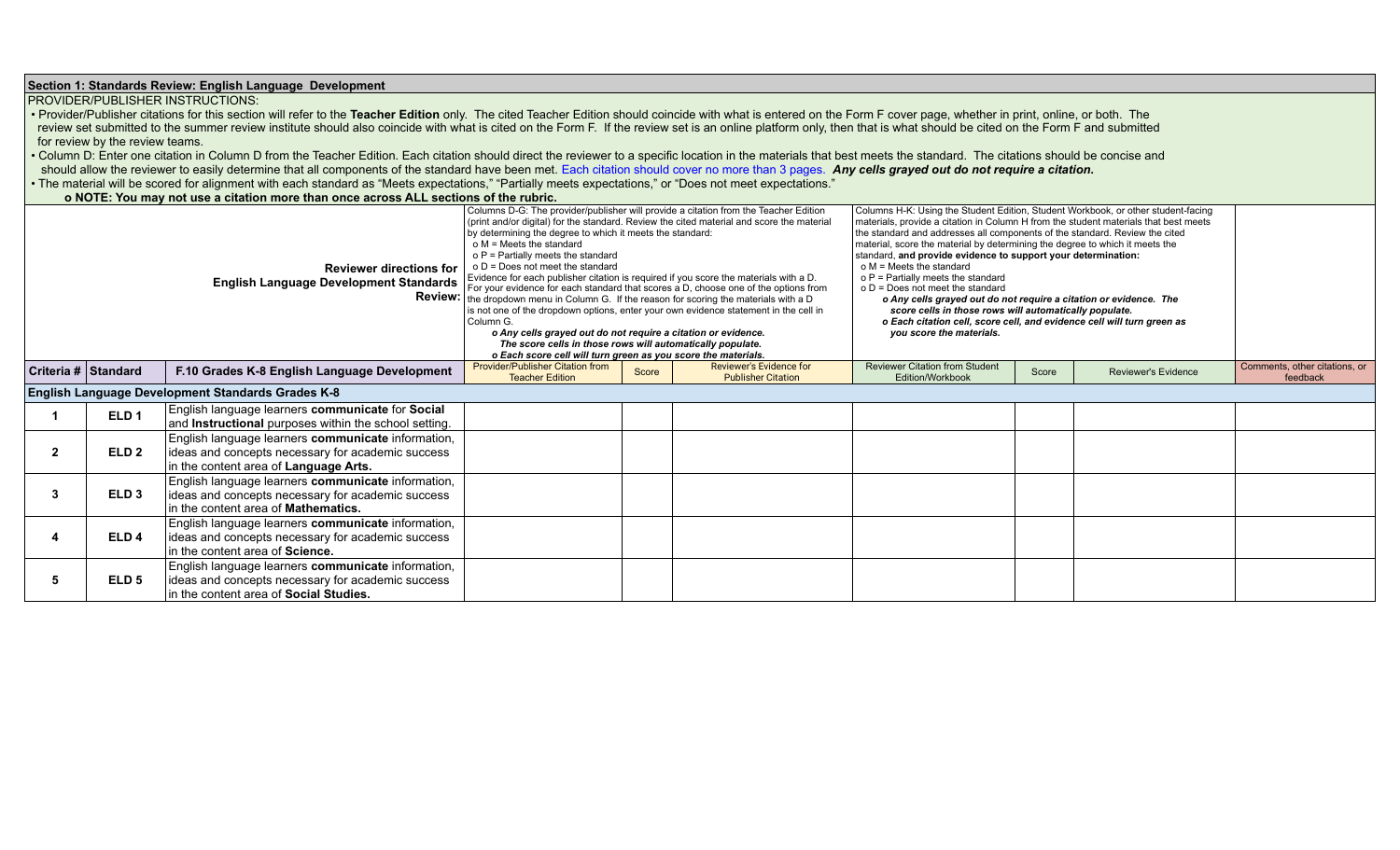|                 | Section 2: English Language Development Content Review                                                                                                                                                                                 |                                                                                                                                                                                                                                                                                                                                                                                                                                                                                                                                                                                                                                                                                                                                                                                                                                                   |       |                                          |                                                                                                                                                                                                                                                                                                                                                                                                                                                                                                                                                                       |       |                          |                               |  |
|-----------------|----------------------------------------------------------------------------------------------------------------------------------------------------------------------------------------------------------------------------------------|---------------------------------------------------------------------------------------------------------------------------------------------------------------------------------------------------------------------------------------------------------------------------------------------------------------------------------------------------------------------------------------------------------------------------------------------------------------------------------------------------------------------------------------------------------------------------------------------------------------------------------------------------------------------------------------------------------------------------------------------------------------------------------------------------------------------------------------------------|-------|------------------------------------------|-----------------------------------------------------------------------------------------------------------------------------------------------------------------------------------------------------------------------------------------------------------------------------------------------------------------------------------------------------------------------------------------------------------------------------------------------------------------------------------------------------------------------------------------------------------------------|-------|--------------------------|-------------------------------|--|
|                 | PROVIDER/PUBLISHER INSTRUCTIONS:                                                                                                                                                                                                       |                                                                                                                                                                                                                                                                                                                                                                                                                                                                                                                                                                                                                                                                                                                                                                                                                                                   |       |                                          |                                                                                                                                                                                                                                                                                                                                                                                                                                                                                                                                                                       |       |                          |                               |  |
|                 | . Provider/Publisher citations for this section will refer to the Student Edition, Teacher Edition, or Student Workbook (Review Set). The cited Student Edition, Teacher Edition, or Student Workbook should coincide with wha         |                                                                                                                                                                                                                                                                                                                                                                                                                                                                                                                                                                                                                                                                                                                                                                                                                                                   |       |                                          |                                                                                                                                                                                                                                                                                                                                                                                                                                                                                                                                                                       |       |                          |                               |  |
|                 | is entered on the Form F cover page, whether in print, online, or both. The review set submitted to the summer review institute should also coincide with what is cited on the Form F. If the review set is an online platform         |                                                                                                                                                                                                                                                                                                                                                                                                                                                                                                                                                                                                                                                                                                                                                                                                                                                   |       |                                          |                                                                                                                                                                                                                                                                                                                                                                                                                                                                                                                                                                       |       |                          |                               |  |
|                 | then that is what should be cited on the Form F and submitted for review by the review teams.                                                                                                                                          |                                                                                                                                                                                                                                                                                                                                                                                                                                                                                                                                                                                                                                                                                                                                                                                                                                                   |       |                                          |                                                                                                                                                                                                                                                                                                                                                                                                                                                                                                                                                                       |       |                          |                               |  |
|                 | For this section, you may enter one citation per criterion. (Column C) Each citation should direct the reviewer to a specific location in the materials that best exemplifies the criterion. The citations should be concise a         |                                                                                                                                                                                                                                                                                                                                                                                                                                                                                                                                                                                                                                                                                                                                                                                                                                                   |       |                                          |                                                                                                                                                                                                                                                                                                                                                                                                                                                                                                                                                                       |       |                          |                               |  |
|                 | should allow the reviewer to easily determine that all components of the criterion have been met. Each citation should cover no more than 3 pages within the materials.                                                                |                                                                                                                                                                                                                                                                                                                                                                                                                                                                                                                                                                                                                                                                                                                                                                                                                                                   |       |                                          |                                                                                                                                                                                                                                                                                                                                                                                                                                                                                                                                                                       |       |                          |                               |  |
|                 | . The Reviewer will be scoring the materials based on the citation provided.                                                                                                                                                           |                                                                                                                                                                                                                                                                                                                                                                                                                                                                                                                                                                                                                                                                                                                                                                                                                                                   |       |                                          |                                                                                                                                                                                                                                                                                                                                                                                                                                                                                                                                                                       |       |                          |                               |  |
|                 | • Each criterion will be scored as "Meets expectations," "Partially meets expectations," or "Does not meet expectations."                                                                                                              |                                                                                                                                                                                                                                                                                                                                                                                                                                                                                                                                                                                                                                                                                                                                                                                                                                                   |       |                                          |                                                                                                                                                                                                                                                                                                                                                                                                                                                                                                                                                                       |       |                          |                               |  |
|                 | o NOTE: You may not use a citation more than once across ALL sections of the rubric.                                                                                                                                                   |                                                                                                                                                                                                                                                                                                                                                                                                                                                                                                                                                                                                                                                                                                                                                                                                                                                   |       |                                          |                                                                                                                                                                                                                                                                                                                                                                                                                                                                                                                                                                       |       |                          |                               |  |
|                 | <b>Reviewer directions for</b><br>English Language Development Content Review:                                                                                                                                                         | Columns C-F: The provider/publisher will provide a citation from the Student Edition,<br>Teacher Edition, or Student Workbook (print and/or digital) for each criterion. Review<br>the cited material and score the material by determining the degree to which it meets<br>the criterion:<br>$o$ M = Meets the criterion<br>$o P$ = Partially meets the criterion<br>o D = Does not meet the criterion<br>Evidence for the publisher citations is required if you score the materials with a D. For<br>your evidence for each criterion that scores a D, choose one of the options from the<br>dropdown menu in Column F. If the reason for scoring the materials with a D is not<br>one of the dropdown options, enter your own evidence statement in the cell in<br>Column F.<br>o Each score cell will turn green as you score the materials. |       |                                          | Columns G-J: Using the Teacher Edition, Student Edition, or Student<br>Workbook (print and/or digital), provide a citation in Column G that best<br>exemplifies each criterion. Review the cited material, score the material<br>by determining the degree to which it meets the criterion, and provide<br>evidence to support your determination:<br>$o$ M = Meets the criterion<br>o P = Partially meets the criterion<br>$o D = Does not meet the criterion$<br>o Each citation cell, score cell, and evidence cell will turn<br>green as you score the materials. |       |                          |                               |  |
| Criteria #      | Provider/Publisher Criteria K-8 ELD Content                                                                                                                                                                                            | <b>Provider/Publisher Citation</b>                                                                                                                                                                                                                                                                                                                                                                                                                                                                                                                                                                                                                                                                                                                                                                                                                | Score | <b>Reviewer Evidence for Publisher's</b> | <b>Reviewer Citation</b>                                                                                                                                                                                                                                                                                                                                                                                                                                                                                                                                              | Score | <b>Reviewer Evidence</b> | Comments, other citations, or |  |
|                 | ELD materials set clear objectives in English language development and academic language development.                                                                                                                                  |                                                                                                                                                                                                                                                                                                                                                                                                                                                                                                                                                                                                                                                                                                                                                                                                                                                   |       | Citation                                 |                                                                                                                                                                                                                                                                                                                                                                                                                                                                                                                                                                       |       |                          | feedback                      |  |
|                 |                                                                                                                                                                                                                                        |                                                                                                                                                                                                                                                                                                                                                                                                                                                                                                                                                                                                                                                                                                                                                                                                                                                   |       |                                          |                                                                                                                                                                                                                                                                                                                                                                                                                                                                                                                                                                       |       |                          |                               |  |
| $\mathbf 1$     | LANGUAGE OBJECTIVES - The materials provide English<br>language conventions and vocabulary learning<br>opportunities and/or activities in order for the student to<br>develop an understanding of the content.                         |                                                                                                                                                                                                                                                                                                                                                                                                                                                                                                                                                                                                                                                                                                                                                                                                                                                   |       |                                          |                                                                                                                                                                                                                                                                                                                                                                                                                                                                                                                                                                       |       |                          |                               |  |
| $\mathbf{2}$    | LANGUAGE OBJECTIVES - The materials provide English<br>language conventions and vocabulary learning<br>opportunities and/or activities in order for the student to<br>develop an understanding of the academic language.               |                                                                                                                                                                                                                                                                                                                                                                                                                                                                                                                                                                                                                                                                                                                                                                                                                                                   |       |                                          |                                                                                                                                                                                                                                                                                                                                                                                                                                                                                                                                                                       |       |                          |                               |  |
| $\mathbf{3}$    | LANGUAGE OBJECTIVES - The materials provide English<br>language conventions and vocabulary learning<br>opportunities and/or activities in order for the student to<br>develop an understanding of the domain and language<br>function. |                                                                                                                                                                                                                                                                                                                                                                                                                                                                                                                                                                                                                                                                                                                                                                                                                                                   |       |                                          |                                                                                                                                                                                                                                                                                                                                                                                                                                                                                                                                                                       |       |                          |                               |  |
| 4               | TEACHER MODELED LANGUAGE - The materials<br>provide guidance on how the teacher is intentionally<br>modeling the use of English.                                                                                                       |                                                                                                                                                                                                                                                                                                                                                                                                                                                                                                                                                                                                                                                                                                                                                                                                                                                   |       |                                          |                                                                                                                                                                                                                                                                                                                                                                                                                                                                                                                                                                       |       |                          |                               |  |
| $5\phantom{.0}$ | DIFFERENTIATED ELD INSTRUCTION FOR EACH EL -<br>The materials provide support and scaffolding based on a<br>beginner, intermediate, and advanced EL language<br>proficiency level.                                                     |                                                                                                                                                                                                                                                                                                                                                                                                                                                                                                                                                                                                                                                                                                                                                                                                                                                   |       |                                          |                                                                                                                                                                                                                                                                                                                                                                                                                                                                                                                                                                       |       |                          |                               |  |
| 6               | ACADEMIC DISCOURSE - The materials provide ELs<br>opportunities to practice structured academic<br>conversations.                                                                                                                      |                                                                                                                                                                                                                                                                                                                                                                                                                                                                                                                                                                                                                                                                                                                                                                                                                                                   |       |                                          |                                                                                                                                                                                                                                                                                                                                                                                                                                                                                                                                                                       |       |                          |                               |  |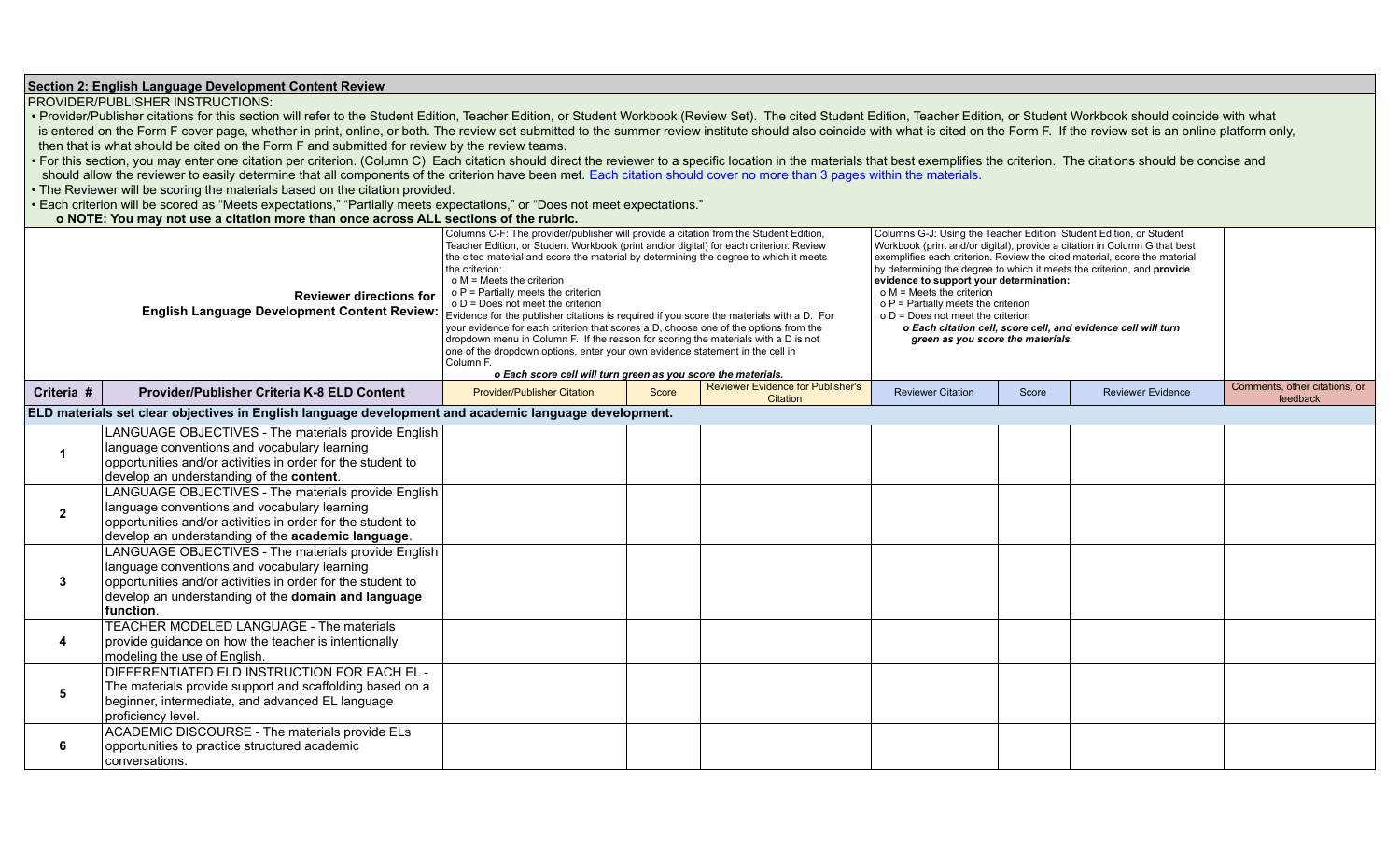|                               | HIGH INTEREST CONTEXT ENGLISH LANGUAGE                         |                                                                                                                                                                                     |  |  |
|-------------------------------|----------------------------------------------------------------|-------------------------------------------------------------------------------------------------------------------------------------------------------------------------------------|--|--|
| $\overline{7}$                | PRODUCTION - The materials provide engaging                    |                                                                                                                                                                                     |  |  |
|                               | opportunities for ELs to learn and use the English             |                                                                                                                                                                                     |  |  |
| language.                     |                                                                |                                                                                                                                                                                     |  |  |
|                               | <b>CULTURALLY AND LINGUISTICALLY RESPONSIVE</b>                |                                                                                                                                                                                     |  |  |
|                               | INSTRUCTION - The materials provide lessons and                |                                                                                                                                                                                     |  |  |
| 8                             | activities that are culturally responsive given varying levels |                                                                                                                                                                                     |  |  |
|                               | of English Language Development and Academic                   |                                                                                                                                                                                     |  |  |
| Language Development.         |                                                                |                                                                                                                                                                                     |  |  |
|                               | CULTURALLY AND LINGUISTICALLY RESPONSIVE                       |                                                                                                                                                                                     |  |  |
| 9                             | INSTRUCTION - The materials provide perspectives that          |                                                                                                                                                                                     |  |  |
| are culturally diverse.       |                                                                |                                                                                                                                                                                     |  |  |
|                               |                                                                | ELD materials are grade-level appropriate and connected to the grade-level academic content of language arts, mathematics, science, and social studies.                             |  |  |
|                               | LANGUAGE OBJECTIVES - The materials provide English            |                                                                                                                                                                                     |  |  |
|                               | language conventions and vocabulary learning                   |                                                                                                                                                                                     |  |  |
| 10                            | opportunities and/or activities in order for the student to    |                                                                                                                                                                                     |  |  |
|                               | develop an understanding of the grade-level appropriate        |                                                                                                                                                                                     |  |  |
| content.                      |                                                                |                                                                                                                                                                                     |  |  |
|                               | LANGUAGE OBJECTIVES - The materials provide English            |                                                                                                                                                                                     |  |  |
|                               | language conventions and vocabulary learning                   |                                                                                                                                                                                     |  |  |
| 11                            | opportunities and/or activities in order for the student to    |                                                                                                                                                                                     |  |  |
|                               | develop an understanding of the grade-level appropriate        |                                                                                                                                                                                     |  |  |
| academic language.            |                                                                |                                                                                                                                                                                     |  |  |
|                               | LANGUAGE OBJECTIVES - The materials provide English            |                                                                                                                                                                                     |  |  |
|                               | language conventions and vocabulary learning                   |                                                                                                                                                                                     |  |  |
| 12                            | opportunities and/or activities in order for the student to    |                                                                                                                                                                                     |  |  |
|                               | develop an understanding of the grade-level appropriate        |                                                                                                                                                                                     |  |  |
| domain and language function. |                                                                |                                                                                                                                                                                     |  |  |
|                               | TEACHER MODELED LANGUAGE - The materials                       |                                                                                                                                                                                     |  |  |
| 13                            | provide guidance on how the teacher is intentionally           |                                                                                                                                                                                     |  |  |
|                               | modeling the use of grade-level appropriate English.           |                                                                                                                                                                                     |  |  |
|                               | SPEAKING, WRITING, READING, LISTENING (SWRL) -                 |                                                                                                                                                                                     |  |  |
| 14                            | The materials address the language domains within the          |                                                                                                                                                                                     |  |  |
|                               | grade-level appropriate language objectives.                   |                                                                                                                                                                                     |  |  |
|                               | ACADEMIC DISCOURSE - The materials provide ELs                 |                                                                                                                                                                                     |  |  |
| 15                            | opportunities to practice grade-level appropriate structured   |                                                                                                                                                                                     |  |  |
| academic conversations.       |                                                                |                                                                                                                                                                                     |  |  |
|                               | <b>GRADE LEVEL RIGOR AND STANDARDS - The</b>                   |                                                                                                                                                                                     |  |  |
| 16                            | materials provide the aligned grade-level/age-level            |                                                                                                                                                                                     |  |  |
|                               | appropriate content standards connected to the lessons         |                                                                                                                                                                                     |  |  |
| and/or activities.            |                                                                |                                                                                                                                                                                     |  |  |
|                               |                                                                | ELD materials address and support the rigorous curriculum and instructional purposes to ensure language progression in all four domains: listening, reading, speaking, and writing. |  |  |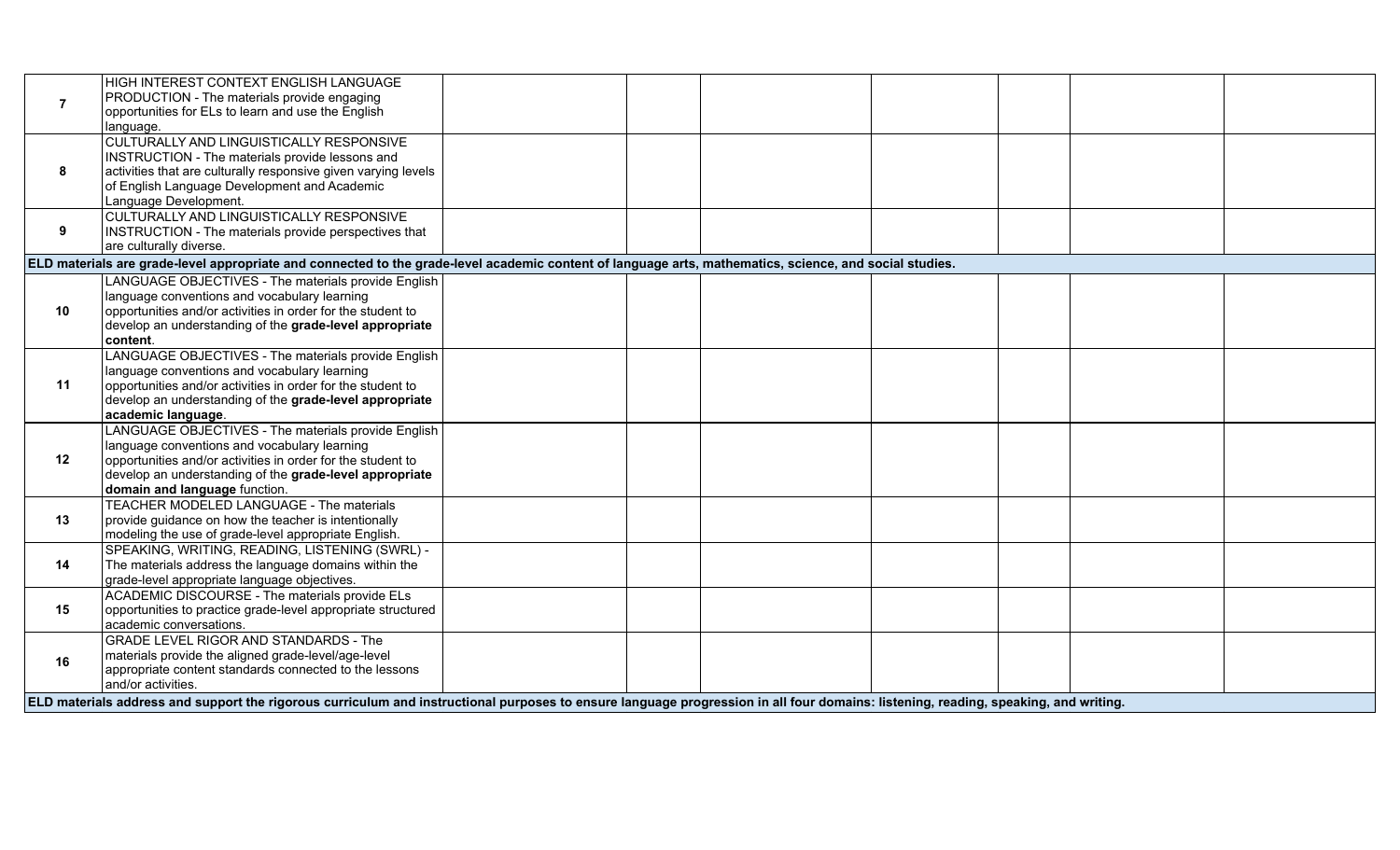|    | LANGUAGE OBJECTIVES - The materials provide English                                                          |  |  |  |  |
|----|--------------------------------------------------------------------------------------------------------------|--|--|--|--|
|    | language conventions and vocabulary learning                                                                 |  |  |  |  |
| 17 | opportunities and/or activities in order for the student to                                                  |  |  |  |  |
|    | develop an understanding of the content with language                                                        |  |  |  |  |
|    | progression in all four domains.                                                                             |  |  |  |  |
|    | LANGUAGE OBJECTIVES - The materials provide English                                                          |  |  |  |  |
|    | Ianguage conventions and vocabulary learning                                                                 |  |  |  |  |
| 18 | opportunities and/or activities in order for the student to                                                  |  |  |  |  |
|    | develop an understanding of the academic language with                                                       |  |  |  |  |
|    | language progression in all four domains.                                                                    |  |  |  |  |
|    | LANGUAGE OBJECTIVES - The materials provide English                                                          |  |  |  |  |
|    | Ianguage conventions and vocabulary learning                                                                 |  |  |  |  |
| 19 | opportunities and/or activities in order for the student to                                                  |  |  |  |  |
|    | develop an understanding of the domain and language                                                          |  |  |  |  |
|    | function with language progression in all four domains.                                                      |  |  |  |  |
|    | TEACHER MODELED LANGUAGE - The materials                                                                     |  |  |  |  |
| 20 | provide guidance on how the teacher is intentionally                                                         |  |  |  |  |
|    | modeling the use of English in all four domains.                                                             |  |  |  |  |
|    | DIFFERENTIATED ELD INSTRUCTION FOR EACH EL -                                                                 |  |  |  |  |
| 21 | The materials provide support and scaffolding to ensure                                                      |  |  |  |  |
|    | language progression in all four domains at a beginner,                                                      |  |  |  |  |
|    | intermediate, and advanced EL language proficiency level.                                                    |  |  |  |  |
|    | SPEAKING, WRITING, READING, LISTENING (SWRL)                                                                 |  |  |  |  |
| 22 | The materials address the instructional purposes to ensure                                                   |  |  |  |  |
|    | Ianguage progression in the language domains within the                                                      |  |  |  |  |
|    | language objectives.                                                                                         |  |  |  |  |
|    | ACADEMIC DISCOURSE - The materials provide ELs                                                               |  |  |  |  |
| 23 | opportunities to practice structured academic                                                                |  |  |  |  |
|    | conversations to ensure language progression in all four                                                     |  |  |  |  |
|    | domains.                                                                                                     |  |  |  |  |
|    | FORMAL AND INFORMAL ASSESSMENTS - Materials                                                                  |  |  |  |  |
| 24 | provide assessments for language progression and                                                             |  |  |  |  |
|    | content objectives in all four domains for ELs.                                                              |  |  |  |  |
|    | ELD materials offer various assessment types in all four domains: listening, reading, speaking, and writing. |  |  |  |  |
|    | LANGUAGE OBJECTIVES - The materials provide                                                                  |  |  |  |  |
|    | assessments for English language conventions and                                                             |  |  |  |  |
| 25 | vocabulary learning opportunities and/or activities in order                                                 |  |  |  |  |
|    | for the student to show an understanding of the <b>content</b> in                                            |  |  |  |  |
|    | all four domains.                                                                                            |  |  |  |  |
|    | LANGUAGE OBJECTIVES - The materials provide                                                                  |  |  |  |  |
|    | assessments for English language conventions and                                                             |  |  |  |  |
| 26 | vocabulary learning opportunities and/or activities in order                                                 |  |  |  |  |
|    | for the student to show an understanding of the academic                                                     |  |  |  |  |
|    | language in all four domains.                                                                                |  |  |  |  |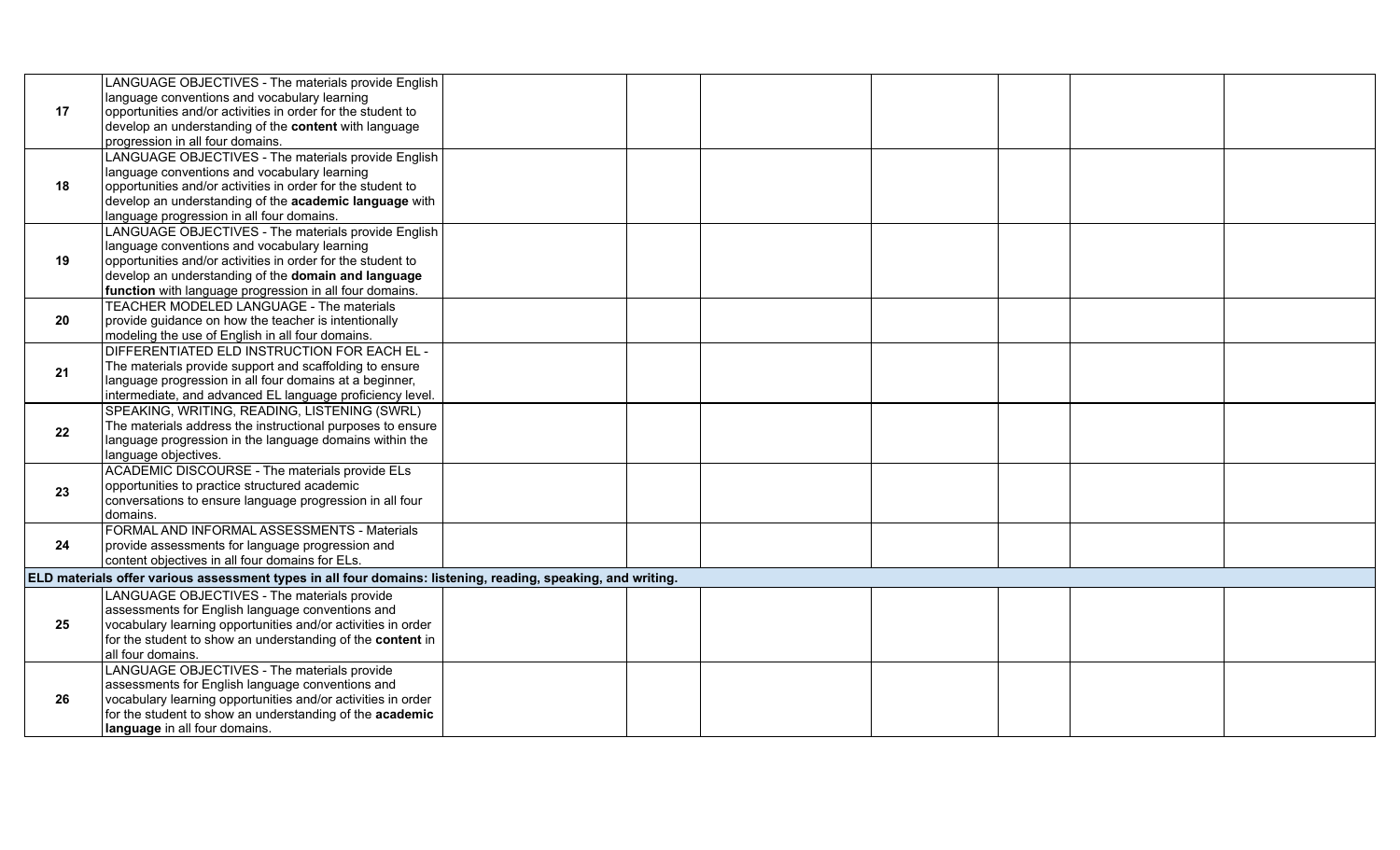|    | LANGUAGE OBJECTIVES - The materials provide                                                                                                                                    |  |  |  |  |  |  |  |  |  |
|----|--------------------------------------------------------------------------------------------------------------------------------------------------------------------------------|--|--|--|--|--|--|--|--|--|
|    | assessments for English language conventions and                                                                                                                               |  |  |  |  |  |  |  |  |  |
| 27 | vocabulary learning opportunities and/or activities in order                                                                                                                   |  |  |  |  |  |  |  |  |  |
|    | for the student to show an understanding of the domain                                                                                                                         |  |  |  |  |  |  |  |  |  |
|    | and language function in all four domains.                                                                                                                                     |  |  |  |  |  |  |  |  |  |
| 28 | LANGUAGE OBJECTIVES - The materials provide                                                                                                                                    |  |  |  |  |  |  |  |  |  |
|    | assessments balanced across all four domains.                                                                                                                                  |  |  |  |  |  |  |  |  |  |
| 29 | GRADE LEVEL RIGOR AND STANDARDS - The                                                                                                                                          |  |  |  |  |  |  |  |  |  |
|    | assessments are aligned across all four domains.                                                                                                                               |  |  |  |  |  |  |  |  |  |
|    | FORMAL AND INFORMAL ASSESSMENTS - Materials                                                                                                                                    |  |  |  |  |  |  |  |  |  |
| 30 | provide assessments that measure progress on language                                                                                                                          |  |  |  |  |  |  |  |  |  |
|    | and content objectives in all four domains.                                                                                                                                    |  |  |  |  |  |  |  |  |  |
|    | ELD materials include multiple instructional supports for the various levels of English Language proficiency of students so that students build and practice English language. |  |  |  |  |  |  |  |  |  |
|    | LANGUAGE OBJECTIVES - The materials provide                                                                                                                                    |  |  |  |  |  |  |  |  |  |
|    | instructional supports for various levels of English                                                                                                                           |  |  |  |  |  |  |  |  |  |
| 31 | language conventions and vocabulary learning                                                                                                                                   |  |  |  |  |  |  |  |  |  |
|    | opportunities and/or activities in order for the student to                                                                                                                    |  |  |  |  |  |  |  |  |  |
|    | build and practice English in the content.                                                                                                                                     |  |  |  |  |  |  |  |  |  |
|    | LANGUAGE OBJECTIVES - The materials provide                                                                                                                                    |  |  |  |  |  |  |  |  |  |
|    | instructional supports for various levels of English                                                                                                                           |  |  |  |  |  |  |  |  |  |
| 32 | language conventions and vocabulary learning                                                                                                                                   |  |  |  |  |  |  |  |  |  |
|    | opportunities and/or activities in order for the student to                                                                                                                    |  |  |  |  |  |  |  |  |  |
|    | build and practice English in academic language.                                                                                                                               |  |  |  |  |  |  |  |  |  |
|    | LANGUAGE OBJECTIVES - The materials provide                                                                                                                                    |  |  |  |  |  |  |  |  |  |
|    | instructional supports for various levels of English                                                                                                                           |  |  |  |  |  |  |  |  |  |
| 33 | language conventions and vocabulary learning                                                                                                                                   |  |  |  |  |  |  |  |  |  |
|    | opportunities and/or activities in order for the student to                                                                                                                    |  |  |  |  |  |  |  |  |  |
|    | build and practice English in the four domains and                                                                                                                             |  |  |  |  |  |  |  |  |  |
|    | language function.<br>TEACHER MODELED LANGUAGE - The materials                                                                                                                 |  |  |  |  |  |  |  |  |  |
|    | provide guidance on how the teacher is intentionally                                                                                                                           |  |  |  |  |  |  |  |  |  |
| 34 | modeling the use of English to support the various levels of                                                                                                                   |  |  |  |  |  |  |  |  |  |
|    | proficiency so that students build and practice English.                                                                                                                       |  |  |  |  |  |  |  |  |  |
|    | DIFFERENTIATED ELD INSTRUCTION FOR EACH EL -                                                                                                                                   |  |  |  |  |  |  |  |  |  |
|    | The materials provide support and scaffolding to build and                                                                                                                     |  |  |  |  |  |  |  |  |  |
| 35 | practice students' English at a beginner, intermediate and                                                                                                                     |  |  |  |  |  |  |  |  |  |
|    | advanced EL language proficiency level.                                                                                                                                        |  |  |  |  |  |  |  |  |  |
|    | SPEAKING, WRITING, READING, LISTENING (SWRL) -                                                                                                                                 |  |  |  |  |  |  |  |  |  |
|    | The materials include instructional supports for the various                                                                                                                   |  |  |  |  |  |  |  |  |  |
| 36 | levels of English language proficiency of students so that                                                                                                                     |  |  |  |  |  |  |  |  |  |
|    | students build and practice English language in the                                                                                                                            |  |  |  |  |  |  |  |  |  |
|    | domains within language objectives.                                                                                                                                            |  |  |  |  |  |  |  |  |  |
|    | ACADEMIC DISCOURSE - The materials provide ELs                                                                                                                                 |  |  |  |  |  |  |  |  |  |
|    | opportunities to practice structured academic                                                                                                                                  |  |  |  |  |  |  |  |  |  |
| 37 | conversations at various levels of English language                                                                                                                            |  |  |  |  |  |  |  |  |  |
|    | proficiency to build and practice students' English.                                                                                                                           |  |  |  |  |  |  |  |  |  |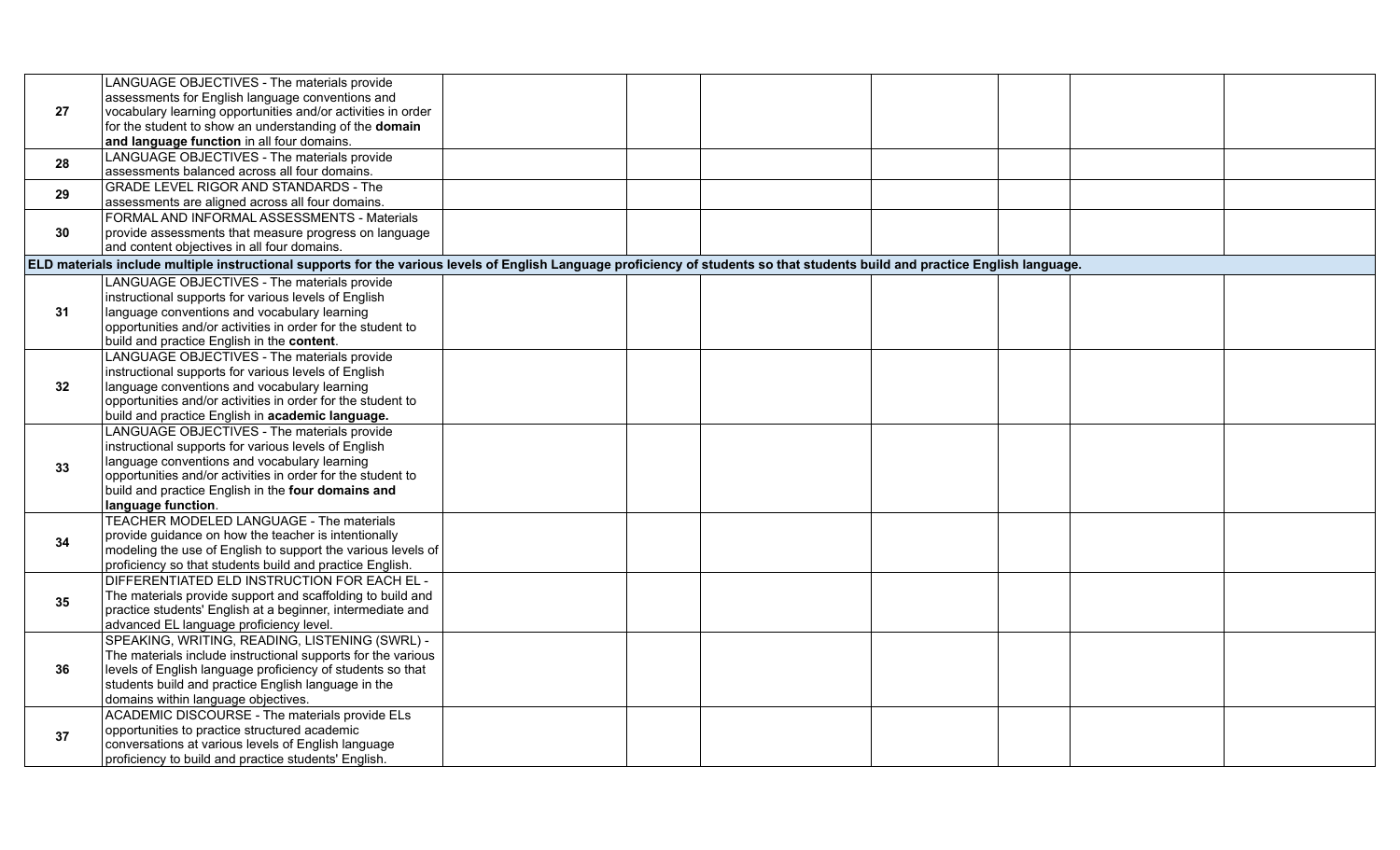|    | FORMAL AND INFORMAL ASSESSMENTS - Materials                                                                                                                                          |  |  |  |  |
|----|--------------------------------------------------------------------------------------------------------------------------------------------------------------------------------------|--|--|--|--|
| 38 | provide assessments that support the various levels of                                                                                                                               |  |  |  |  |
|    | student English Language proficiency to build and practice                                                                                                                           |  |  |  |  |
|    | their English language.                                                                                                                                                              |  |  |  |  |
|    | ELD materials provide several opportunities to bridge English language development and academic language development in all four domains: listening, reading, speaking, and writing. |  |  |  |  |
|    | LANGUAGE OBJECTIVES - The materials provide English                                                                                                                                  |  |  |  |  |
|    | language conventions and vocabulary learning                                                                                                                                         |  |  |  |  |
| 39 | opportunities and/or activities in order for the student to                                                                                                                          |  |  |  |  |
|    | bridge English language development and academic                                                                                                                                     |  |  |  |  |
|    | language development in the content in all four domains.                                                                                                                             |  |  |  |  |
|    | LANGUAGE OBJECTIVES - The materials provide English                                                                                                                                  |  |  |  |  |
|    | language conventions and vocabulary learning                                                                                                                                         |  |  |  |  |
| 40 | opportunities and/or activities in order for the student to                                                                                                                          |  |  |  |  |
|    | bridge English language development and academic                                                                                                                                     |  |  |  |  |
|    | language development in all four domains.                                                                                                                                            |  |  |  |  |
|    | LANGUAGE OBJECTIVES - The materials provide English                                                                                                                                  |  |  |  |  |
|    | language conventions and vocabulary learning                                                                                                                                         |  |  |  |  |
| 41 | opportunities and/or activities in order for the student to                                                                                                                          |  |  |  |  |
|    | bridge English language development and academic                                                                                                                                     |  |  |  |  |
|    | language development in the four domains and                                                                                                                                         |  |  |  |  |
|    | language function.                                                                                                                                                                   |  |  |  |  |
|    | TEACHER MODELED LANGUAGE - The materials                                                                                                                                             |  |  |  |  |
|    | provide guidance on how the teacher is intentionally                                                                                                                                 |  |  |  |  |
| 42 | modeling the use of English in order for the student to                                                                                                                              |  |  |  |  |
|    | bridge English language development and academic                                                                                                                                     |  |  |  |  |
|    | language development.<br>DIFFERENTIATED ELD INSTRUCTION FOR EACH EL -                                                                                                                |  |  |  |  |
|    |                                                                                                                                                                                      |  |  |  |  |
| 43 | The materials provide support and scaffolding to bridge<br>English language development and academic language                                                                        |  |  |  |  |
|    | development at a beginner, intermediate and advanced EL                                                                                                                              |  |  |  |  |
|    | language proficiency level.                                                                                                                                                          |  |  |  |  |
|    | SPEAKING, WRITING, READING, LISTENING (SWRL) -                                                                                                                                       |  |  |  |  |
|    | The materials include instructional supports for bridging                                                                                                                            |  |  |  |  |
| 44 | English language development and academic language                                                                                                                                   |  |  |  |  |
|    | development in the domains within language objectives.                                                                                                                               |  |  |  |  |
|    | ACADEMIC DISCOURSE - The materials provide ELs                                                                                                                                       |  |  |  |  |
| 45 | opportunities to practice structured academic                                                                                                                                        |  |  |  |  |
|    | conversations to bridge English language development                                                                                                                                 |  |  |  |  |
|    | and academic language development.                                                                                                                                                   |  |  |  |  |
|    | FORMAL AND INFORMAL ASSESSMENTS - Materials                                                                                                                                          |  |  |  |  |
| 46 | provide assessments that support the bridging of English                                                                                                                             |  |  |  |  |
|    | language development and academic language                                                                                                                                           |  |  |  |  |
|    | development.                                                                                                                                                                         |  |  |  |  |
|    | ELD materials align with culturally and linguistically responsive pedagogy.                                                                                                          |  |  |  |  |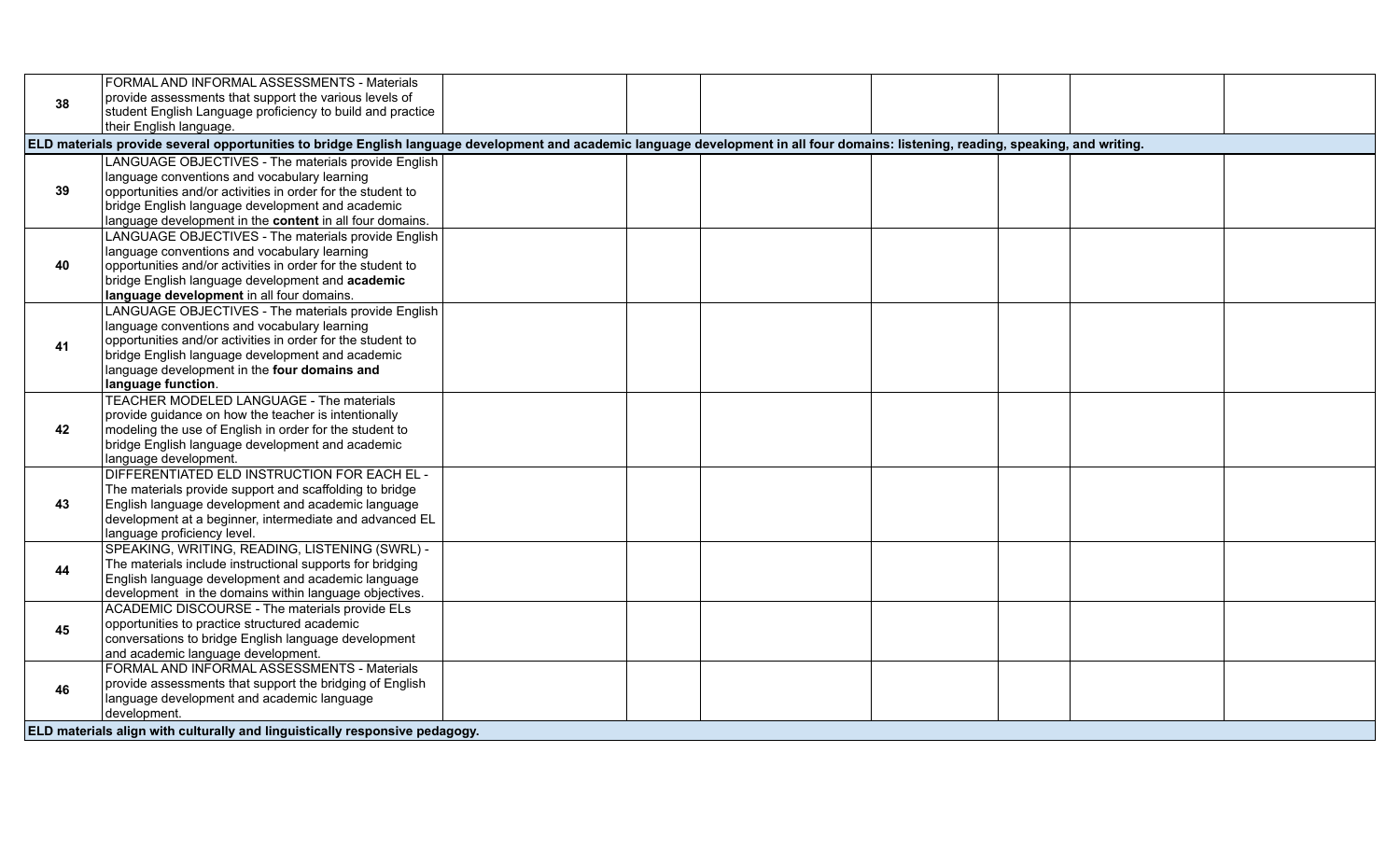|    | LANGUAGE OBJECTIVES - The materials are aligned to                                                                                                                                     |  |  |  |
|----|----------------------------------------------------------------------------------------------------------------------------------------------------------------------------------------|--|--|--|
|    | culturally and linguistically responsive pedagogy and                                                                                                                                  |  |  |  |
| 47 | provide English language conventions and vocabulary                                                                                                                                    |  |  |  |
|    | learning opportunities or activities in order for the student                                                                                                                          |  |  |  |
|    | to develop an understanding of the content.                                                                                                                                            |  |  |  |
|    | LANGUAGE OBJECTIVES - The materials are aligned to                                                                                                                                     |  |  |  |
|    | culturally and linguistically responsive pedagogy and                                                                                                                                  |  |  |  |
| 48 | provide English language conventions and vocabulary                                                                                                                                    |  |  |  |
|    | learning opportunities or activities in order for the student                                                                                                                          |  |  |  |
|    | to develop an understanding of the academic language.                                                                                                                                  |  |  |  |
|    | LANGUAGE OBJECTIVES - The materials are aligned to                                                                                                                                     |  |  |  |
|    | culturally and linguistically responsive pedagogy and                                                                                                                                  |  |  |  |
|    | provide English language conventions and vocabulary                                                                                                                                    |  |  |  |
| 49 | learning opportunities or activities in order for the student                                                                                                                          |  |  |  |
|    | to develop an understanding of the domain and language                                                                                                                                 |  |  |  |
|    | function.                                                                                                                                                                              |  |  |  |
|    | TEACHER MODELED LANGUAGE - The materials                                                                                                                                               |  |  |  |
| 50 | provide guidance on how the teacher is intentionally                                                                                                                                   |  |  |  |
|    | modeling the use of English that is aligned with culturally                                                                                                                            |  |  |  |
|    | and linguistically responsive pedagogy.                                                                                                                                                |  |  |  |
|    | DIFFERENTIATED ELD INSTRUCTION FOR EACH EL -                                                                                                                                           |  |  |  |
|    | The materials provide support and scaffolding that is                                                                                                                                  |  |  |  |
| 51 | aligned with culturally and linguistically responsive                                                                                                                                  |  |  |  |
|    | pedagogy at a beginner, intermediate and advanced EL                                                                                                                                   |  |  |  |
|    | language proficiency level.                                                                                                                                                            |  |  |  |
|    | SPEAKING, WRITING, READING, LISTENING (SWRL) -                                                                                                                                         |  |  |  |
| 52 | The materials include instructional supports that are                                                                                                                                  |  |  |  |
|    | aligned with culturally and linguistically responsive                                                                                                                                  |  |  |  |
|    | pedagogy in the domains within language objectives.                                                                                                                                    |  |  |  |
|    | ACADEMIC DISCOURSE - The materials provide ELs                                                                                                                                         |  |  |  |
| 53 | opportunities to practice structured academic                                                                                                                                          |  |  |  |
|    | conversations that are aligned with culturally and                                                                                                                                     |  |  |  |
|    | linguistically responsive pedagogy.                                                                                                                                                    |  |  |  |
|    | <b>GRADE LEVEL RIGOR AND STANDARDS - The</b>                                                                                                                                           |  |  |  |
|    | materials provide the aligned grade-level/age-level                                                                                                                                    |  |  |  |
| 54 | appropriate content standards connected to the lessons                                                                                                                                 |  |  |  |
|    | and/or activities that are aligned with culturally and                                                                                                                                 |  |  |  |
|    | linguistically responsive pedagogy.                                                                                                                                                    |  |  |  |
|    | FORMAL AND INFORMAL ASSESSMENTS - Materials                                                                                                                                            |  |  |  |
| 55 | provide assessments that are aligned with culturally and                                                                                                                               |  |  |  |
|    | linguistically responsive pedagogy.                                                                                                                                                    |  |  |  |
|    | ELD materials provide suggestions and recommendations for the teacher to engage culturally and linguistically diverse families and parents in supporting English language development. |  |  |  |
|    |                                                                                                                                                                                        |  |  |  |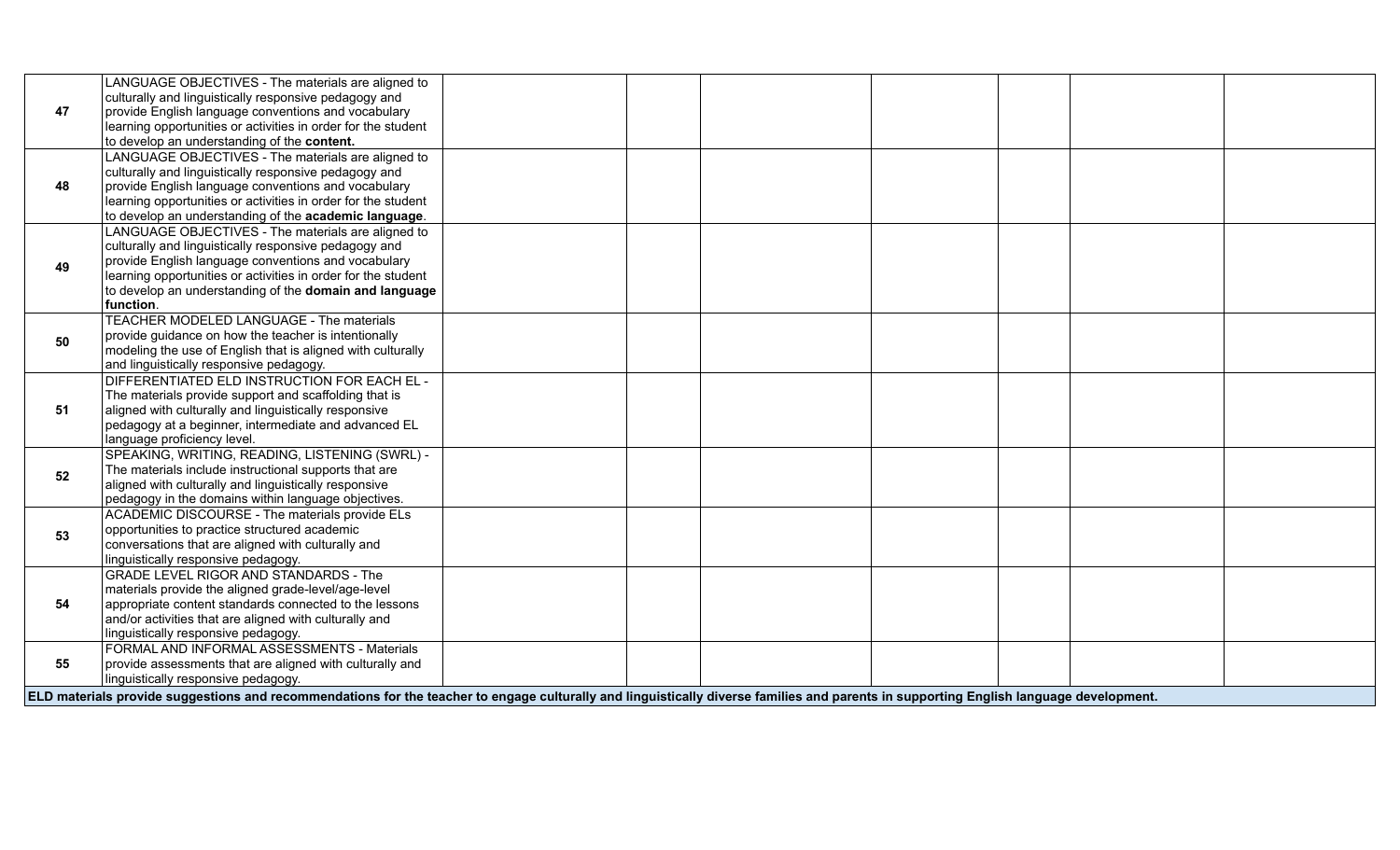|    | HIGH INTEREST CONTEXT ENGLISH LANGUAGE                                                                                                                                                                |  |  |  |
|----|-------------------------------------------------------------------------------------------------------------------------------------------------------------------------------------------------------|--|--|--|
|    | PRODUCTION - The materials provide engaging                                                                                                                                                           |  |  |  |
| 56 | opportunities for EL's to learn and use the English                                                                                                                                                   |  |  |  |
|    | language with other ELs and with culturally and                                                                                                                                                       |  |  |  |
|    | linguistically diverse families and parents.                                                                                                                                                          |  |  |  |
|    | CULTURALLY AND LINGUISTICALLY RESPONSIVE                                                                                                                                                              |  |  |  |
|    | INSTRUCTION - The materials provide suggestions and                                                                                                                                                   |  |  |  |
| 57 | recommendations for the teacher to engage culturally and                                                                                                                                              |  |  |  |
|    | linguistically diverse families and parents in supporting                                                                                                                                             |  |  |  |
|    | English language development                                                                                                                                                                          |  |  |  |
|    | ELD materials support English Learners with special needs and provides multiple curriculum, instructional and assessment opportunities for their English language, and academic language development. |  |  |  |
|    | LANGUAGE OBJECTIVES - The materials provide English                                                                                                                                                   |  |  |  |
| 58 | language conventions and vocabulary learning                                                                                                                                                          |  |  |  |
|    | opportunities or activities in order for the students with                                                                                                                                            |  |  |  |
|    | disabilities to develop an understanding of the content.                                                                                                                                              |  |  |  |
|    | LANGUAGE OBJECTIVES - The materials provide English                                                                                                                                                   |  |  |  |
|    | language conventions and vocabulary learning                                                                                                                                                          |  |  |  |
| 59 | opportunities or activities in order for the students with                                                                                                                                            |  |  |  |
|    | disabilities to develop an understanding of the academic                                                                                                                                              |  |  |  |
|    | language.                                                                                                                                                                                             |  |  |  |
|    | LANGUAGE OBJECTIVES - The materials provide                                                                                                                                                           |  |  |  |
|    | English language conventions and vocabulary learning                                                                                                                                                  |  |  |  |
| 60 | opportunities or activities in order for the students with                                                                                                                                            |  |  |  |
|    | disabilities to develop an understanding of the domain                                                                                                                                                |  |  |  |
|    | and language function.<br>TEACHER MODELED LANGUAGE - The materials                                                                                                                                    |  |  |  |
|    |                                                                                                                                                                                                       |  |  |  |
| 61 | provide guidance on how the teacher is intentionally<br>modeling the use of English that is for the students with                                                                                     |  |  |  |
|    | disabilities.                                                                                                                                                                                         |  |  |  |
|    | DIFFERENTIATED ELD INSTRUCTION FOR EACH EL -                                                                                                                                                          |  |  |  |
|    | The materials provide support and scaffolding that is                                                                                                                                                 |  |  |  |
| 62 | aligned with culturally and linguistically responsive                                                                                                                                                 |  |  |  |
|    | pedagogy at a beginner, intermediate and advanced EL                                                                                                                                                  |  |  |  |
|    | language proficiency level.                                                                                                                                                                           |  |  |  |
|    | ACADEMIC DISCOURSE - The materials provide ELs with                                                                                                                                                   |  |  |  |
| 63 | disabilities opportunities to practice structured academic                                                                                                                                            |  |  |  |
|    | conversations.                                                                                                                                                                                        |  |  |  |
|    | FORMAL AND INFORMAL ASSESSMENTS - Materials                                                                                                                                                           |  |  |  |
| 64 | provide assessments that are aligned and appropriate for                                                                                                                                              |  |  |  |
|    | students with disabilities.                                                                                                                                                                           |  |  |  |
|    | <b>DIFFERENTIATION FOR STUDENTS WITH</b>                                                                                                                                                              |  |  |  |
|    | DISABILITIES - The materials provide grade-level                                                                                                                                                      |  |  |  |
| 65 | appropriate suggestions and/or strategies for differentiation                                                                                                                                         |  |  |  |
|    | for students with disabilities.                                                                                                                                                                       |  |  |  |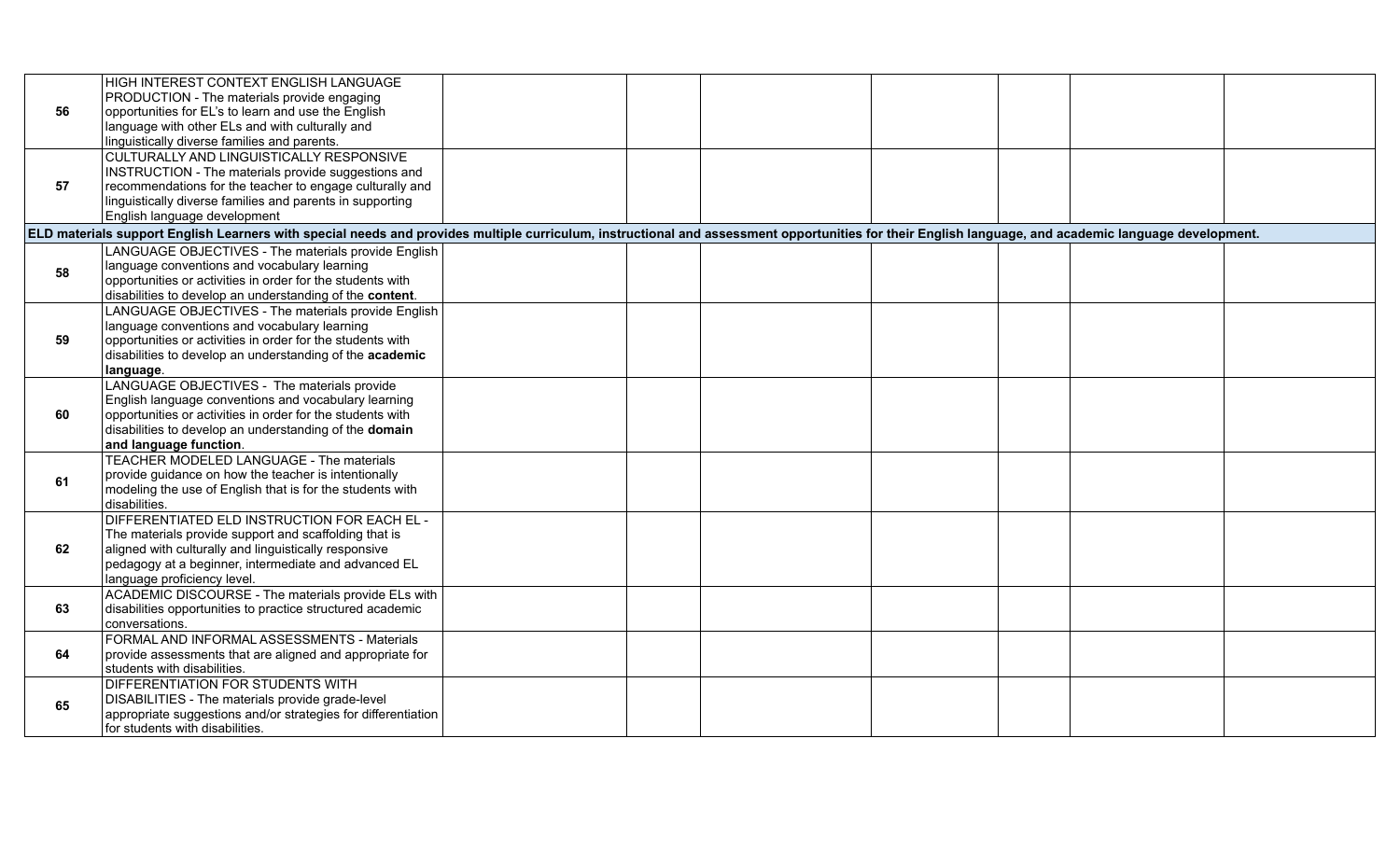| 66 | <b>DIFFERENTIATION FOR STUDENTS WITH</b>                                                                                                                                |  |  |  |  |
|----|-------------------------------------------------------------------------------------------------------------------------------------------------------------------------|--|--|--|--|
|    | DISABILITIES - Materials provide suggestions and                                                                                                                        |  |  |  |  |
|    | adaptations for students with disabilities to ensure                                                                                                                    |  |  |  |  |
|    | language progression in all four domains.                                                                                                                               |  |  |  |  |
|    | DIFFERENTIATION FOR STUDENTS WITH                                                                                                                                       |  |  |  |  |
| 67 | DISABILITIES - Materials provide suggestions and                                                                                                                        |  |  |  |  |
|    | adaptations for students with disabilities in all four                                                                                                                  |  |  |  |  |
|    | domains.                                                                                                                                                                |  |  |  |  |
|    | DIFFERENTIATION FOR STUDENTS WITH                                                                                                                                       |  |  |  |  |
| 68 | DISABILITIES - Materials provide suggestions and                                                                                                                        |  |  |  |  |
|    | adaptations for students with disabilities with various levels                                                                                                          |  |  |  |  |
|    | of proficiency to build and practice their English language.                                                                                                            |  |  |  |  |
|    | DIFFERENTIATION FOR STUDENTS WITH                                                                                                                                       |  |  |  |  |
|    | DISABILITIES - Materials provide suggestions and                                                                                                                        |  |  |  |  |
| 69 | adaptations for students with disabilities that support the                                                                                                             |  |  |  |  |
|    | bridging of English language development and academic                                                                                                                   |  |  |  |  |
|    | language development.                                                                                                                                                   |  |  |  |  |
|    | DIFFERENTIATION FOR STUDENTS WITH                                                                                                                                       |  |  |  |  |
| 70 | DISABILITIES - Materials provide suggestions and                                                                                                                        |  |  |  |  |
|    | adaptations for students with disabilities that are aligned                                                                                                             |  |  |  |  |
|    | with culturally and linguistically responsive pedagogy.                                                                                                                 |  |  |  |  |
|    | ELD materials provide the Three Features of Language: Word/Phrase Level, Sentence Level or (language forms and conventions) and Discourse Level / Linguistic Complexity |  |  |  |  |
|    | THREE FEATURES OF LANGUAGE - The materials                                                                                                                              |  |  |  |  |
| 71 | reflect the Word/Phrase level, Sentence level (Language                                                                                                                 |  |  |  |  |
|    |                                                                                                                                                                         |  |  |  |  |
|    | Forms and Conventions) and Discourse level (Linguistic                                                                                                                  |  |  |  |  |
|    | Complexity) of language in the content.                                                                                                                                 |  |  |  |  |
|    | THREE FEATURES OF LANGUAGE - The materials                                                                                                                              |  |  |  |  |
|    | reflect the Word/Phrase level, Sentence level (Language                                                                                                                 |  |  |  |  |
| 72 | Forms and Conventions) and Discourse level (Linguistic                                                                                                                  |  |  |  |  |
|    | Complexity) of language to support the various levels of                                                                                                                |  |  |  |  |
|    | proficiency to build and practice students' English.                                                                                                                    |  |  |  |  |
|    | THREE FEATURES OF LANGUAGE - The materials                                                                                                                              |  |  |  |  |
|    | reflect the Word/Phrase level, Sentence level (Language                                                                                                                 |  |  |  |  |
| 73 | Forms and Conventions) and Discourse level (Linguistic                                                                                                                  |  |  |  |  |
|    | Complexity) of language to support bridging English                                                                                                                     |  |  |  |  |
|    | language development and academic language                                                                                                                              |  |  |  |  |
|    | development.                                                                                                                                                            |  |  |  |  |
|    | THREE FEATURES OF LANGUAGE - The materials                                                                                                                              |  |  |  |  |
|    | reflect the Word/Phrase level, Sentence level (Language                                                                                                                 |  |  |  |  |
| 74 | Forms and Conventions) and Discourse level (Linguistic                                                                                                                  |  |  |  |  |
|    | Complexity) of language that is aligned with culturally and<br>linguistically responsive pedagogy.                                                                      |  |  |  |  |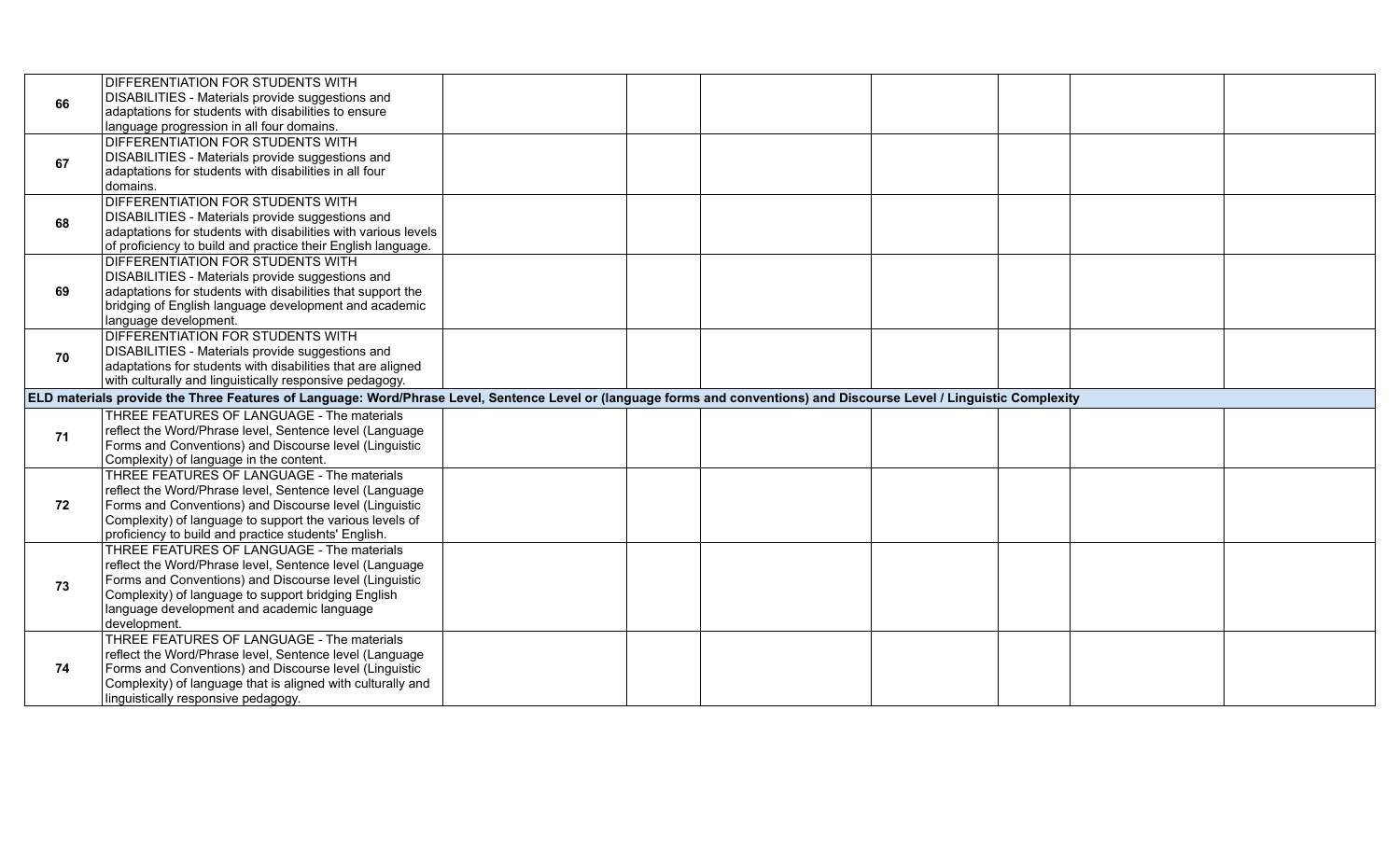**Section 2: All Content Review**

PROVIDER/PUBLISHER INSTRUCTIONS:

• Provider/Publisher citations for this section will refer to the Student Edition, Teacher Edition, or Student Workbook (Review Set). The cited Student Edition, Teacher Edition, or Student Workbook should coincide with wha is entered on the Form F cover page, whether in print, online, or both. The review set submitted to the summer review institute should also coincide with what is cited on the Form F. If the review set is an online platform then that is what should be cited on the Form F and submitted for review by the review teams.

• For this section, you may enter one citation per criterion. (Column C) Each citation should direct the reviewer to a specific location in the materials that best exemplifies the criterion. The citations should be concise should allow the reviewer to easily determine that all components of the criterion have been met. Each citation should cover no more than 3 pages within the materials.

• The Reviewer will be scoring the materials based on the citation provided.

• Each criterion will be scored as "Meets expectations," "Partially meets expectations," or "Does not meet expectations."

 **o NOTE: You may not use a citation more than once across ALL sections of the rubric.**

|              | <b>Reviewer directions for</b><br><b>All Content Review:</b>                                                                                                                                                                         | Columns C-F: The provider/publisher will provide a citation from the Student Edition,<br>Teacher Edition, or Student Workbook (print and/or digital) for each criterion. Review<br>the cited material and score the material by determining the degree to which it meets<br>the criterion:<br>o M = Meets the criterion<br>o P = Partially meets the criterion<br>o D = Does not meet the criterion<br>Evidence for the publisher citations is required if you score the materials with a D. For<br>your evidence for each criterion that scores a D, choose one of the options from the<br>dropdown menu in Column F. If the reason for scoring the materials with a D is not<br>one of the dropdown options, enter your own evidence statement in the cell in<br>Column F.<br>o Each score cell will turn green as you score the materials. |       |                                                               | Columns G-J: Using the Teacher Edition, Student Edition, or Student<br>Workbook (print and/or digital), provide a citation in Column G that best<br>exemplifies each criterion. Review the cited material, score the material<br>by determining the degree to which it meets the criterion, and provide<br>evidence to support your determination:<br>$o$ M = Meets the criterion<br>o P = Partially meets the criterion<br>$o D = Does not meet the criterion$<br>o Each citation cell, score cell, and evidence cell will turn<br>green as you score the materials. |       |                            |                                           |
|--------------|--------------------------------------------------------------------------------------------------------------------------------------------------------------------------------------------------------------------------------------|-----------------------------------------------------------------------------------------------------------------------------------------------------------------------------------------------------------------------------------------------------------------------------------------------------------------------------------------------------------------------------------------------------------------------------------------------------------------------------------------------------------------------------------------------------------------------------------------------------------------------------------------------------------------------------------------------------------------------------------------------------------------------------------------------------------------------------------------------|-------|---------------------------------------------------------------|-----------------------------------------------------------------------------------------------------------------------------------------------------------------------------------------------------------------------------------------------------------------------------------------------------------------------------------------------------------------------------------------------------------------------------------------------------------------------------------------------------------------------------------------------------------------------|-------|----------------------------|-------------------------------------------|
| Criteria #   | <b>Provider/Publisher Criteria for All Content</b>                                                                                                                                                                                   | <b>Provider/Publisher Citation</b>                                                                                                                                                                                                                                                                                                                                                                                                                                                                                                                                                                                                                                                                                                                                                                                                            | Score | <b>Reviewer's Evidence for</b><br><b>Publisher's Citation</b> | <b>Reviewer Citation</b>                                                                                                                                                                                                                                                                                                                                                                                                                                                                                                                                              | Score | <b>Reviewer's Evidence</b> | Comments, other<br>citations, or feedback |
|              | Materials are coherent and consistent with the standards that all students should study in order to be college and career ready.                                                                                                     |                                                                                                                                                                                                                                                                                                                                                                                                                                                                                                                                                                                                                                                                                                                                                                                                                                               |       |                                                               |                                                                                                                                                                                                                                                                                                                                                                                                                                                                                                                                                                       |       |                            |                                           |
|              | Materials attend to the full intent of the content<br>contained in the standards for all students.                                                                                                                                   |                                                                                                                                                                                                                                                                                                                                                                                                                                                                                                                                                                                                                                                                                                                                                                                                                                               |       |                                                               |                                                                                                                                                                                                                                                                                                                                                                                                                                                                                                                                                                       |       |                            |                                           |
| $\mathbf{2}$ | Materials, when used as designed, allow students to<br>fully learn each standard.                                                                                                                                                    |                                                                                                                                                                                                                                                                                                                                                                                                                                                                                                                                                                                                                                                                                                                                                                                                                                               |       |                                                               |                                                                                                                                                                                                                                                                                                                                                                                                                                                                                                                                                                       |       |                            |                                           |
| 3            | Materials require students to engage in content at a<br>level of sophistication appropriate to the grade level<br>under review.                                                                                                      |                                                                                                                                                                                                                                                                                                                                                                                                                                                                                                                                                                                                                                                                                                                                                                                                                                               |       |                                                               |                                                                                                                                                                                                                                                                                                                                                                                                                                                                                                                                                                       |       |                            |                                           |
| 4            | Materials are coherent and make meaningful<br>connections where required by the standards.                                                                                                                                           |                                                                                                                                                                                                                                                                                                                                                                                                                                                                                                                                                                                                                                                                                                                                                                                                                                               |       |                                                               |                                                                                                                                                                                                                                                                                                                                                                                                                                                                                                                                                                       |       |                            |                                           |
|              | Materials are well designed and take into account effective lesson structure and pacing.                                                                                                                                             |                                                                                                                                                                                                                                                                                                                                                                                                                                                                                                                                                                                                                                                                                                                                                                                                                                               |       |                                                               |                                                                                                                                                                                                                                                                                                                                                                                                                                                                                                                                                                       |       |                            |                                           |
| 5            | The Teacher's Edition presents learning progressions<br>to provide an overview of the scope and sequence of<br>skills and concepts. The design of the assignments are<br>not haphazard; tasks are given in intentional<br>sequences. |                                                                                                                                                                                                                                                                                                                                                                                                                                                                                                                                                                                                                                                                                                                                                                                                                                               |       |                                                               |                                                                                                                                                                                                                                                                                                                                                                                                                                                                                                                                                                       |       |                            |                                           |
| 6            | Within each lesson of the Teacher's Edition, there are<br>clear, measurable, standards-aligned learning<br>objectives and opportunities for differentiated<br>instruction.                                                           |                                                                                                                                                                                                                                                                                                                                                                                                                                                                                                                                                                                                                                                                                                                                                                                                                                               |       |                                                               |                                                                                                                                                                                                                                                                                                                                                                                                                                                                                                                                                                       |       |                            |                                           |
| 7            | Within each lesson of the Teacher's Edition, there are<br>clear, measurable language objectives and<br>opportunities for differentiated instruction.                                                                                 |                                                                                                                                                                                                                                                                                                                                                                                                                                                                                                                                                                                                                                                                                                                                                                                                                                               |       |                                                               |                                                                                                                                                                                                                                                                                                                                                                                                                                                                                                                                                                       |       |                            |                                           |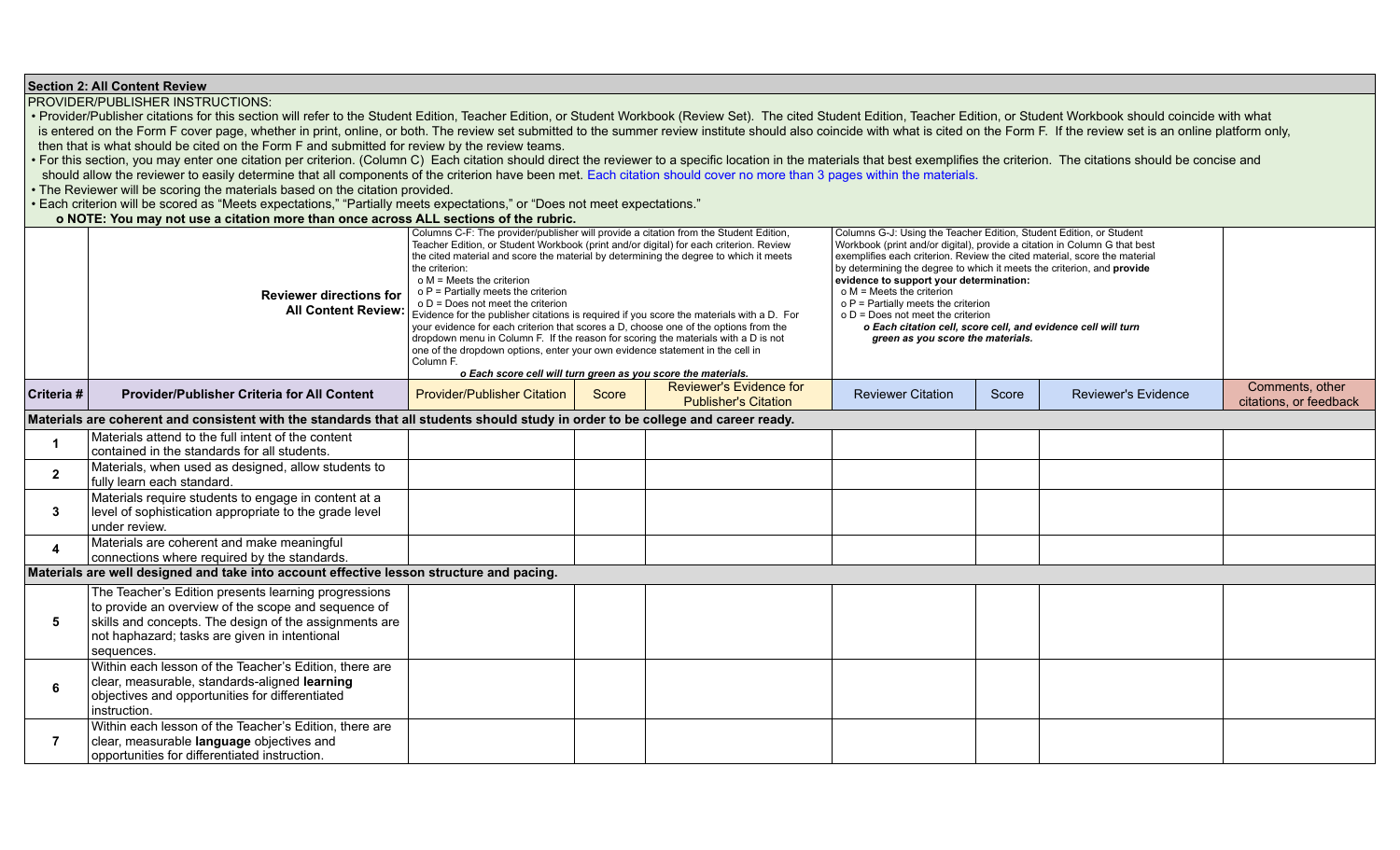| 8  | The materials provide focused resources to support<br>students' acquisition of both general academic<br>vocabulary and content-specific vocabulary.                                                                                                                                                                                                         |  |  |  |  |  |  |  |  |  |  |
|----|-------------------------------------------------------------------------------------------------------------------------------------------------------------------------------------------------------------------------------------------------------------------------------------------------------------------------------------------------------------|--|--|--|--|--|--|--|--|--|--|
| 9  | The visual design (whether in print or digital) maintains<br>a consistent layout that supports student engagement<br>with the subject.                                                                                                                                                                                                                      |  |  |  |  |  |  |  |  |  |  |
| 10 | Materials incorporate a glossary, footnotes, bolded text,<br>recordings, pictures, and/or other features that aid<br>students and teachers in using the material.                                                                                                                                                                                           |  |  |  |  |  |  |  |  |  |  |
|    | Materials support teacher planning, learning, and understanding of the standards.                                                                                                                                                                                                                                                                           |  |  |  |  |  |  |  |  |  |  |
| 11 | Materials provide a list of lessons in the teacher's<br>edition (in print or clearly distinguished/accessible as a<br>teacher's edition in digital materials), cross-referencing<br>the standards addressed and providing an estimated<br>instructional time for each lesson, chapter and unit (i.e.,<br>pacing guide). (Publisher citation only required.) |  |  |  |  |  |  |  |  |  |  |
| 12 | Materials support teachers in planning and<br>implementing effective learning experiences by<br>providing instructional strategies (such as quality<br>questioning, grouping strategies, and discourse<br>between teacher and students) to help guide students'<br>academic development.                                                                    |  |  |  |  |  |  |  |  |  |  |
| 13 | Materials contain a teacher's edition with annotations<br>and suggestions on how to present the content in the<br>student edition and in the ancillary material. Where<br>applicable, materials include teacher guidance for the<br>use of embedded technology to support and enhance<br>student learning.                                                  |  |  |  |  |  |  |  |  |  |  |
|    | Materials offer teachers resources and tools to collect ongoing data about student progress on the standards.                                                                                                                                                                                                                                               |  |  |  |  |  |  |  |  |  |  |
| 14 | Materials provide assessments that measure student<br>progress in all strands of the adopted New Mexico<br>Content Standards for the content under review.<br>(Adopted New Mexico Content Standards are: CCSS<br>for ELA and SLA; World Readiness Standards for<br>World Languages; WiDA ELD Standards.)                                                    |  |  |  |  |  |  |  |  |  |  |
| 15 | Materials provide multiple embedded formative and<br>summative assessments (such as performance-based<br>tasks, questions, research, investigations, and<br>projects), clearly defining which standards are being<br>assessed.                                                                                                                              |  |  |  |  |  |  |  |  |  |  |
| 16 | Materials include aligned scoring guidelines for<br>assessments, such as rubrics, that provide teachers<br>guidance in interpreting student performance and<br>suggestions for further instruction, differentiation,<br>remediation or acceleration.                                                                                                        |  |  |  |  |  |  |  |  |  |  |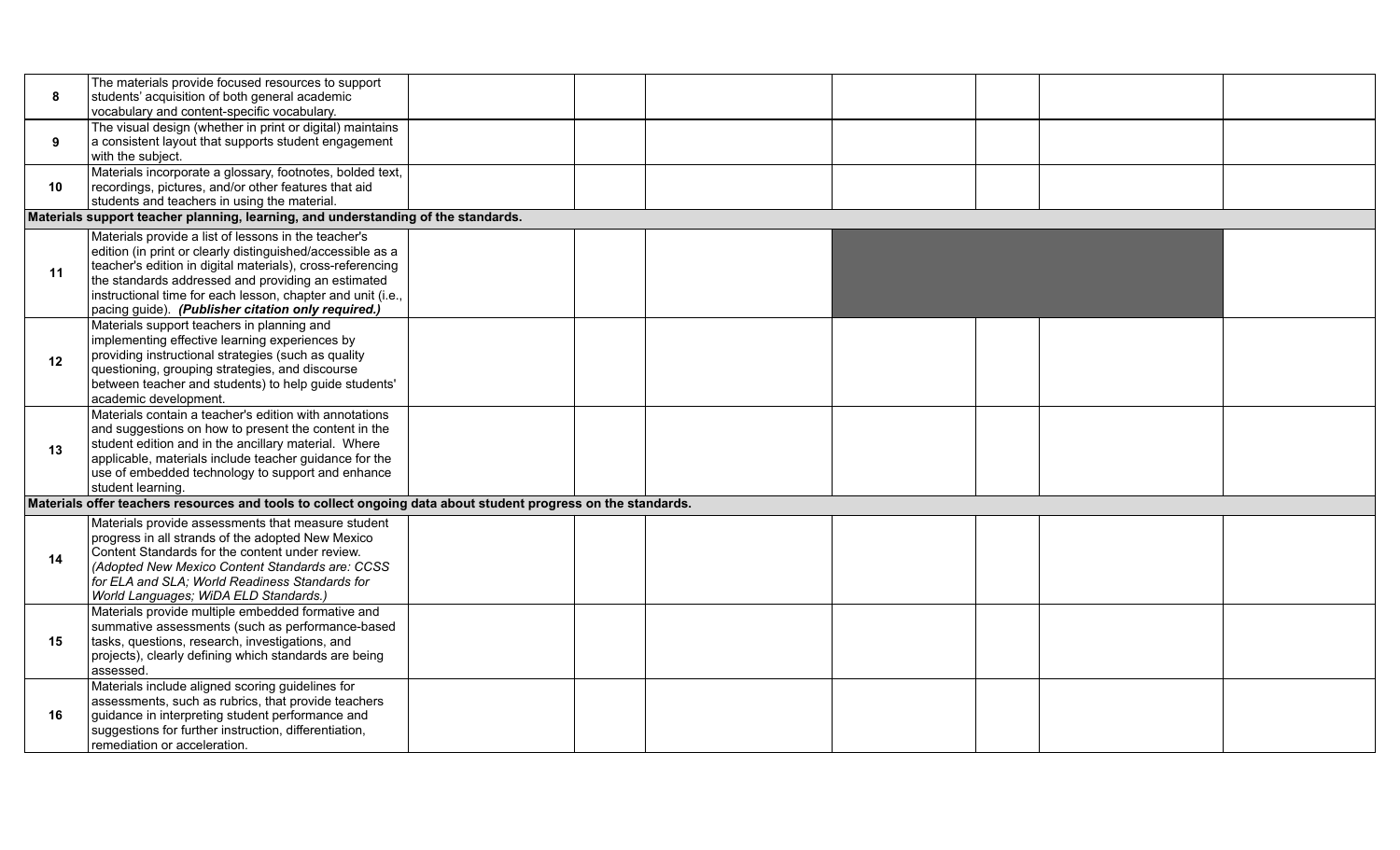| 17 | Materials provide alternative assessment options for<br>English learners, culturally and linguistically diverse<br>students, advanced students, and special needs<br>students.                                                                                                                                        |  |  |  |  |
|----|-----------------------------------------------------------------------------------------------------------------------------------------------------------------------------------------------------------------------------------------------------------------------------------------------------------------------|--|--|--|--|
| 18 | Materials provide students with ongoing review and<br>practice for the purpose of retaining previously acquired<br>knowledge.                                                                                                                                                                                         |  |  |  |  |
|    | Materials support effective use of technology to enhance student learning.                                                                                                                                                                                                                                            |  |  |  |  |
| 19 | Materials integrate opportunities for digital learning into<br>the text.                                                                                                                                                                                                                                              |  |  |  |  |
| 20 | Materials include opportunities to assess student<br>understandings and knowledge using technology.                                                                                                                                                                                                                   |  |  |  |  |
|    | Materials can be easily customized for individual learners.                                                                                                                                                                                                                                                           |  |  |  |  |
| 21 | Materials can be customized to meet the needs of<br>different student populations.                                                                                                                                                                                                                                    |  |  |  |  |
| 22 | The Teacher's Edition provides differentiated instruction<br>strategies and/or activities to meet the needs of all<br>students including below proficiency and advanced<br>learners.                                                                                                                                  |  |  |  |  |
| 23 | Materials include activities for students to make<br>interdisciplinary connections and/or connections with<br>their personal experiences.                                                                                                                                                                             |  |  |  |  |
|    | Materials give all students extensive opportunities and support to explore key concepts.                                                                                                                                                                                                                              |  |  |  |  |
| 24 | Materials provide support, accommodations, and<br>modifications for English Language Learners, culturally<br>and linguistically diverse students, and other special<br>populations that will support their regular and active<br>participation in learning content (e.g., modifying<br>vocabulary).                   |  |  |  |  |
| 25 | Materials encourage and support teachers to draw<br>upon culture and home language to facilitate learning.                                                                                                                                                                                                            |  |  |  |  |
| 26 | Materials provide strategies for teachers to inform and<br>engage parents and caregivers of all learners, including<br>culturally and linguistically diverse students, about the<br>program and suggestions for how they can help support<br>student progress and achievement. (Publisher<br>citation only required.) |  |  |  |  |
| 27 | Materials include opportunities that encourage and<br>support creative thinking and effective problem solving<br>skills.                                                                                                                                                                                              |  |  |  |  |
|    | Materials take into account cultural perspectives.                                                                                                                                                                                                                                                                    |  |  |  |  |
|    |                                                                                                                                                                                                                                                                                                                       |  |  |  |  |